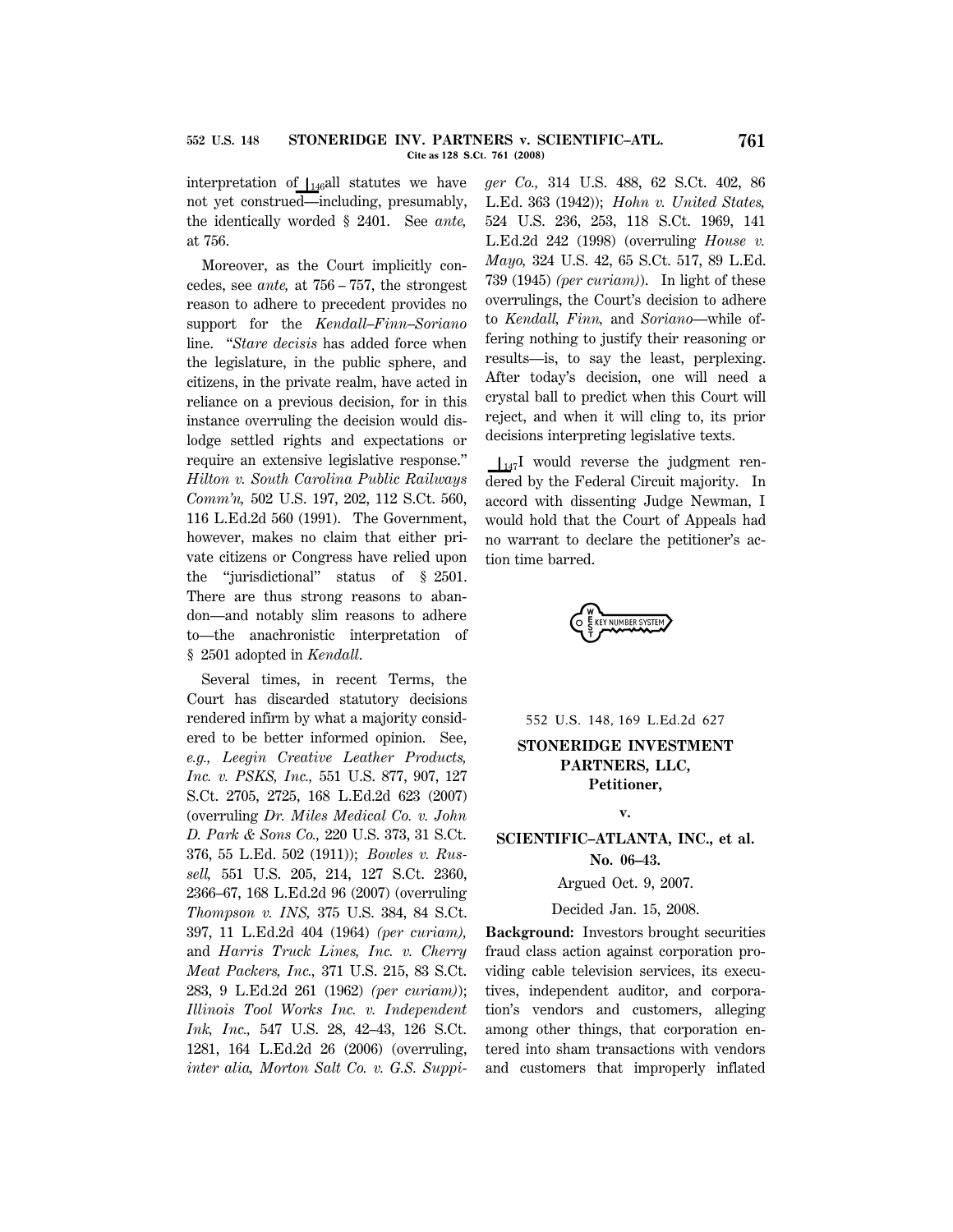corporation's reported operating revenues and cash flow. The United States District Court for the Eastern District of Missouri, Charles A. Shaw, J., dismissed claims against vendors and customers. Investors appealed. The Court of Appeals for the Eighth Circuit, 443 F.3d 987, affirmed. **Holdings:** On grant of certiorari, the Su-

preme Court, Justice Kennedy, held that:

- (1) rebuttable presumption of reliance by investors did not apply to alleged deceptive conduct of corporation's vendors and customers, and
- (2) vendors and customers could not be liable as primary actors under § 10(b).

Affirmed and remanded.

Justice Stevens, filed dissenting opinion, in which Justices Souter and Ginsberg joined.

Justice Breyer took no part in the consideration or decision of the case.

#### **1. Securities Regulation**  $\approx 60.10$

Rule 10b–5 encompasses only conduct already prohibited by § 10(b). Securities Exchange Act of 1934, § 10, 15 U.S.C.A. § 78j; 17 C.F.R. § 240.10b–5.

## **2. Securities Regulation**  $\approx 60.18$

In a typical private action for securities fraud a plaintiff must prove (1) a material misrepresentation or omission by the defendant, (2) scienter, (3) a connection between the misrepresentation or omission and the purchase or sale of a security, (4) reliance upon the misrepresentation or omission, (5) economic loss, and (6) loss causation. Securities Exchange Act of 1934, § 10, 15 U.S.C.A. § 78j.

### **3. Securities Regulation**  $\infty$ **60.41**

The implied private right of action for securities fraud under § 10(b) does not extend to aiders and abettors. Securities Exchange Act of 1934, § 10, 15 U.S.C.A. § 78j.

## **4. Securities Regulation** O**60.48(1)**

Reliance by the plaintiff upon the defendant's deceptive acts is an essential element of the private cause of action for securities fraud under § 10(b). Securities Exchange Act of 1934, § 10, 15 U.S.C.A. § 78j.

### **5. Securities Regulation**  $\approx 60.48(2)$

If there is an omission of a material fact by one with a duty to disclose, the investor to whom the duty was owed need not provide specific proof of reliance, in order to prevail in a private cause of action for securities fraud under § 10(b). Securities Exchange Act of 1934, § 10, 15 U.S.C.A. § 78j.

#### **6. Securities Regulation**  $\infty$ **60.48(3)**

Under the fraud-on-the-market doctrine, reliance by an investor on deceptive statements is presumed, for purpose of private cause of action for securities fraud under § 10(b), when the statements at issue become public. Securities Exchange Act of 1934, § 10, 15 U.S.C.A. § 78j.

#### **7. Securities Regulation** O**60.48(2, 3)**

Rebuttable presumption of reliance by investors did not apply to alleged deceptive conduct of corporation's vendors and customers, which involved participation in sham transactions that improperly inflated corporation's reported operating revenues and cash flow, for purpose of investors' private action under § 10(b) for securities fraud against vendors and customers; vendors and customers had no duty to disclose the alleged deceptive acts, their acts were not communicated to the public, and even if corporation's allegedly inaccurate financial statement released to the public was based, in part, on the alleged deception of the vendors and customers, their acts were too remote to satisfy the reliance requirement. Securities Exchange Act of 1934, § 10, 15 U.S.C.A. § 78j.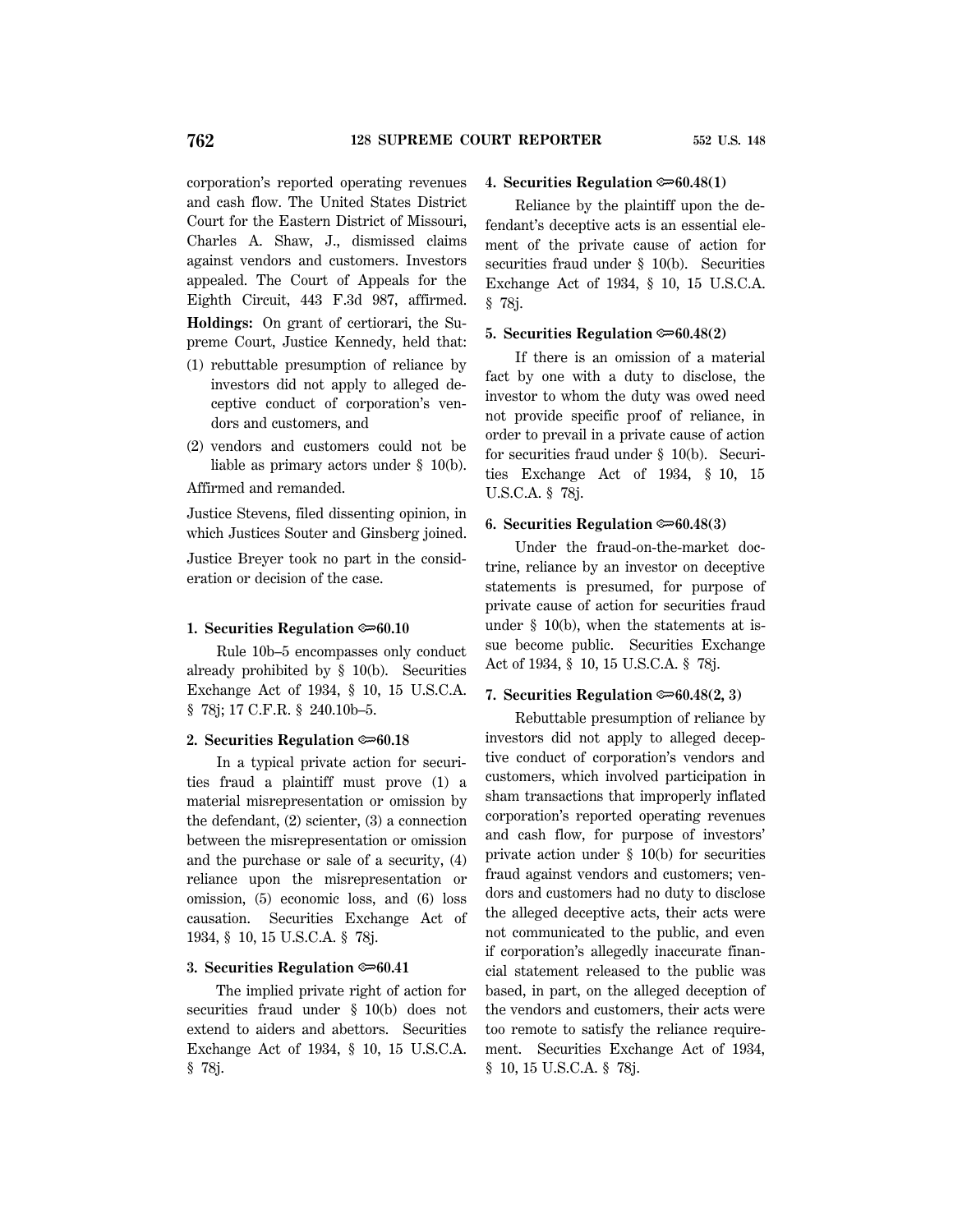#### **8. Securities Regulation**  $\approx 60.18$

Section 10(b) does not incorporate common-law fraud into federal securities law. Securities Exchange Act of 1934, § 10, 15 U.S.C.A. § 78j.

## **9. Securities Regulation**  $\approx 60.34$

Section 10(b) should not be interpreted to provide a private cause of action for securities fraud against the entire marketplace in which the issuing corporation operates. Securities Exchange Act of 1934, § 10, 15 U.S.C.A. § 78j.

#### **10. Securities Regulation**  $\approx 60.34$

The § 10(b) private cause of action for securities fraud is a judicial construct that Congress did not enact in the text of the relevant statutes. Securities Exchange Act of 1934, § 10, 15 U.S.C.A. § 78j.

#### **11.** Action  $\approx 3$

There is an implied cause of action only if the underlying statute can be interpreted to disclose the intent to create one.

#### **12. Federal Courts**  $\approx 5$

The jurisdiction of the federal courts is carefully guarded against expansion by judicial interpretation.

## **13. Securities Regulation**  $\approx 60.40$

The implied private right of action for securities fraud in § 10(b) covers secondary actors who commit primary violations. Securities Exchange Act of 1934, § 10, 15 U.S.C.A. § 78j.

#### **14. Securities Regulation**  $\approx 60.40$

Corporation's vendors and customers were not liable as primary actors, in investors' § 10(b) securities fraud action; the alleged deceptive conduct of corporation's vendors and customers involved participation in sham transactions that improperly inflated corporation's reported operating revenues and cash flow, but such conduct took place in the marketplace for goods and services, rather than in the investment sphere, and the investors did not rely upon any of the alleged deceptive acts by vendors and customers. Securities Exchange Act of 1934, § 10, 15 U.S.C.A. § 78j.

# S148*Syllabus \**

Alleging losses after purchasing Charter Communications, Inc., common stock, petitioner filed suit against respondents and others under § 10(b) of the Securities Exchange Act of 1934 and Securities and Exchange Commission (SEC) Rule 10b–5. Acting as Charter's customers and suppliers, respondents had agreed to arrangements that allowed Charter to mislead its auditor and issue a misleading financial statement affecting its stock price, but they had no role in preparing or disseminating the financial statement. Affirming the District Court's dismissal of respondents, the Eighth Circuit ruled that the allegations did not show that respondents made misstatements relied upon by the public or violated a duty to disclose. The court observed that, at most, respondents had aided and abetted Charter's misstatement, and noted that the private cause of action this Court has found implied in § 10(b) and Rule 10b–5, *Superintendent of Ins. of N.Y. v. Bankers Life & Casualty Co.,* 404 U.S. 6, 13, n. 9, 92 S.Ct. 165, 30 L.Ed.2d 128, does not extend to aiding and abetting a § 10(b) violation, see *Central Bank of Denver, N.A. v. First Interstate Bank of Denver, N. A.,* 511 U.S. 164, 191, 114 S.Ct. 1439, 128 L.Ed.2d 119.

*Held:* The § 10(b) private right of action does not reach respondents because

<sup>\*</sup> The syllabus constitutes no part of the opinion of the Court but has been prepared by the Reporter of Decisions for the convenience of

the reader. See *United States v. Detroit Timber & Lumber Co.,* 200 U.S. 321, 337, 26 S.Ct. 282, 50 L.Ed. 499.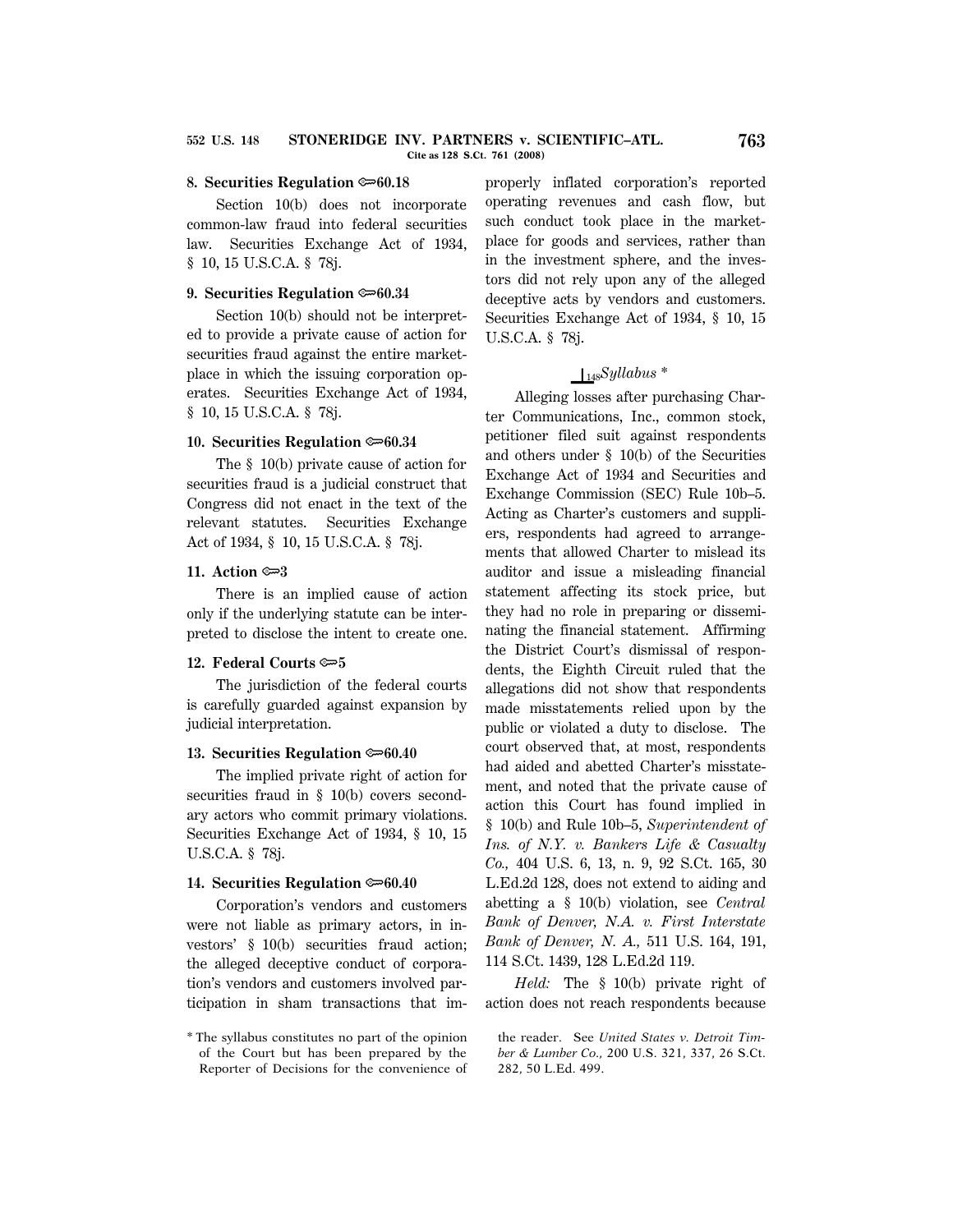Charter investors did not rely upon respondents' statements or representations. Pp. 767 – 774.

(a) Although *Central Bank* prompted calls for creation of an express cause of action for aiding and abetting, Congress did not follow this course. Instead, in § 104 of the Private Securities Litigation Reform Act of 1995 (PSLRA), it directed the SEC to prosecute aiders and abettors. Thus, the § 10(b) private right of action does not extend to aiders and abettors. Because the conduct of a secondary actor must therefore satisfy each of the elements or preconditions for § 10(b) liability, the plaintiff must prove, as here relevant, reliance upon a material misrepresentation or omission by the defendant. Pp. 767 – 769.

(b) The Court has found a rebuttable presumption of reliance in two circumstances. First, if there is an omission of a material fact by one with a duty to disclose, the investor to whom the duty was owed need not provide specific proof of reliance. *Affiliated Ute Citizens of Utah v. United States,* 406 U.S. 128, 153–154, 92 S.Ct. 1456, 31 L.Ed.2d 741. Second, under the fraud-on-the-market<sub>149</sub> doctrine, reliance is presumed when the statements at issue become public. Neither presumption applies here: Respondents had no duty to disclose; and their deceptive acts were not communicated to the investing public during the relevant times. Petitioner, as a result, cannot show reliance upon any of respondents' actions except in an indirect chain that is too remote for liability. P. 769.

(c) Petitioner's reference to so-called ''scheme liability'' does not, absent a public statement, answer the objection that petitioner did not in fact rely upon respondents' deceptive conduct. Were the Court to adopt petitioner's concept of reliance *i.e.,* that in an efficient market investors rely not only upon the public statements relating to a security but also upon the transactions those statements reflect—the implied cause of action would reach the whole marketplace in which the issuing company does business. There is no authority for this rule. Reliance is tied to causation, leading to the inquiry whether respondents' deceptive acts were immediate or remote to the injury. Those acts, which were not disclosed to the investing public, are too remote to satisfy the reliance requirement. It was Charter, not respondents, that misled its auditor and filed fraudulent financial statements; nothing respondents did made it necessary or inevitable for Charter to record the transactions as it did. The Court's precedents counsel against petitioner's attempt to extend the § 10(b) private cause of action beyond the securities markets into the realm of ordinary business operations, which are governed, for the most part, by state law. See, *e.g., Marine Bank v. Weaver,* 455 U.S. 551, 556, 102 S.Ct. 1220, 71 L.Ed.2d 409. The argument that there could be a reliance finding if this were a common-law fraud action is answered by the fact that § 10(b) does not incorporate common-law fraud into federal law, see, *e.g., SEC v. Zandford,* 535 U.S. 813, 820, 122 S.Ct. 1899, 153 L.Ed.2d 1, and should not be interpreted to provide a private cause of action against the entire marketplace in which the issuing company operates, cf. *Blue Chip Stamps v. Manor Drug Stores,* 421 U.S. 723, 733, n. 5, 95 S.Ct. 1917, 44 L.Ed.2d 539. Petitioner's theory, moreover, would put an unsupportable interpretation on Congress' specific response to *Central Bank* in PSLRA § 104 by, in substance, reviving the implied cause of action against most aiders and abettors and thereby undermining Congress' determination that this class of defendants should be pursued only by the SEC. The practical consequences of such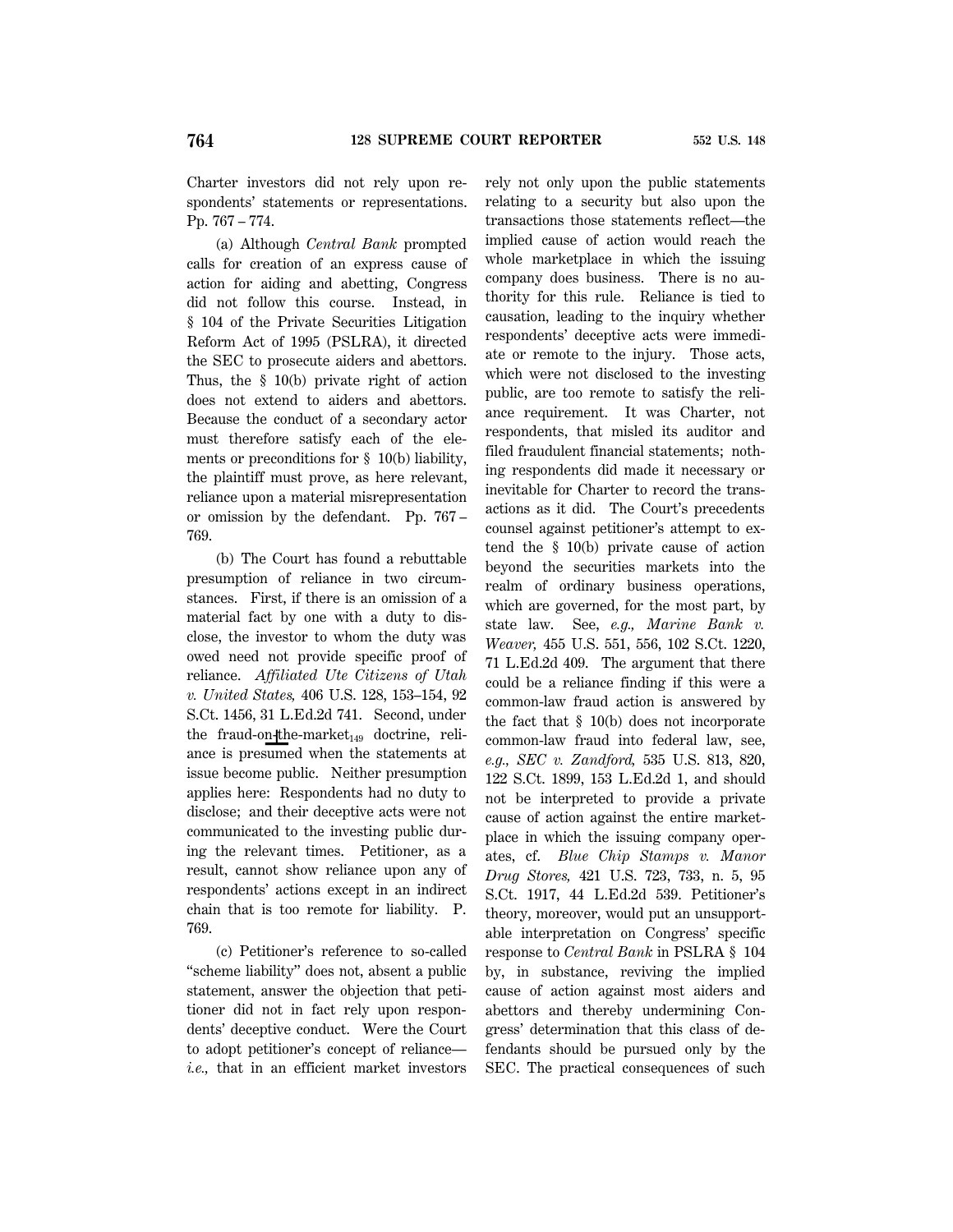an expansion provide a further reason to reject petitioner's approach. The extensive discovery and the potential for uncertainty and disruption in a lawsuit could allow plaintiffs with weak claims to extort settlements from innocent companies. See, *e.g., Blue Chip, supra,* at 740–741, 95 S.Ct. 1917. It would also expose to such risks a new class of defendants—overseas firms with no other exposure to U.S. securities laws—thereby deterring them from doing business here, raising the cost of being a  $\mathcal{L}_{150}$  publicly traded company under U.S. law, and shifting securities offerings away from domestic capital markets. Pp. 769 – 772.

(d) Upon full consideration, the history of the § 10(b) private right of action and the careful approach the Court has taken before proceeding without congressional direction provide further reasons to find no liability here. The § 10(b) private cause of action is a judicial construct that Congress did not direct in the text of the relevant statutes. See, *e.g., Lampf, Pleva, Lipkind, Prupis & Petigrow v. Gilbertson,* 501 U.S. 350, 358–359, 111 S.Ct. 2773, 115 L.Ed.2d 321. Separation of powers provides good reason for the now-settled view that an implied cause of action exists only if the underlying statute can be interpreted to disclose the intent to create one, see, *e.g., Alexander v. Sandoval,* 532 U.S. 275, 286–287, 121 S.Ct. 1511, 149 L.Ed.2d 517. The decision to extend the cause of action is thus for the Congress, not for this Court. This restraint is appropriate in light of the PSLRA, in which Congress ratified the implied right of action after the Court moved away from a broad willingness to imply such private rights, see, *e.g., Merrill Lynch, Pierce, Fenner & Smith, Inc. v. Curran,* 456 U.S. 353, 381– 382, and n. 66, 102 S.Ct. 1825, 72 L.Ed.2d 182. It is appropriate for the Court to assume that when PSLRA § 104 was enacted, Congress accepted the § 10(b) private right as then defined but chose to extend it no further. See, *e.g., Alexander, supra,* at 286–287, 121 S.Ct. 1511. Pp. 772 – 774.

443 F.3d 987, affirmed and remanded.

KENNEDY, J., delivered the opinion of the Court, in which ROBERTS, C.J., and SCALIA, THOMAS, and ALITO, JJ., joined. STEVENS, J., filed a dissenting opinion, in which SOUTER and GINSBURG, JJ., joined, *post*, pp. 774 – 782. BREYER, J., took no part in the consideration or decision of the case.

Stanley M. Grossman, New York, NY, for Petitioner.

Stephen M. Shapiro, Washington, D.C., for Respondents.

Thomas G. Hungar, for the United States as amicus curiae, by special leave of the Court, supporting the Respondents.

Stanley M. Grossman, Counsel of Record, Marc I. Gross, Joshua B. Silverman, Pomerantz, Haudek, Block, Grossman & Gross LLP, New York, NY, for Petitioner.

Oscar N. Persons, Susan E. Hurd, Alston & Bird LLP, Atlanta, Georgia, Stephen M. Sacks, John C. Massaro, Arnold & Porter LLP, Washington, D.C., Stephen M. Shapiro, Counsel of Record, Andrew J. Pincus, Timothy S. Bishop, John P. Schmitz, Charles Rothfeld, Mayer, Brown, Rowe & Maw LLP, Washington, D.C., J. Brett Busby, Mayer, Brown, Rowe & Maw LLP, Houston, Texas, for Respondents.

For U.S. Supreme Court briefs, see:

2007 WL 1701941 (Pet.Brief) 2007 WL 2363257 (Resp.Brief) 2007 WL 2808462 (Reply.Brief)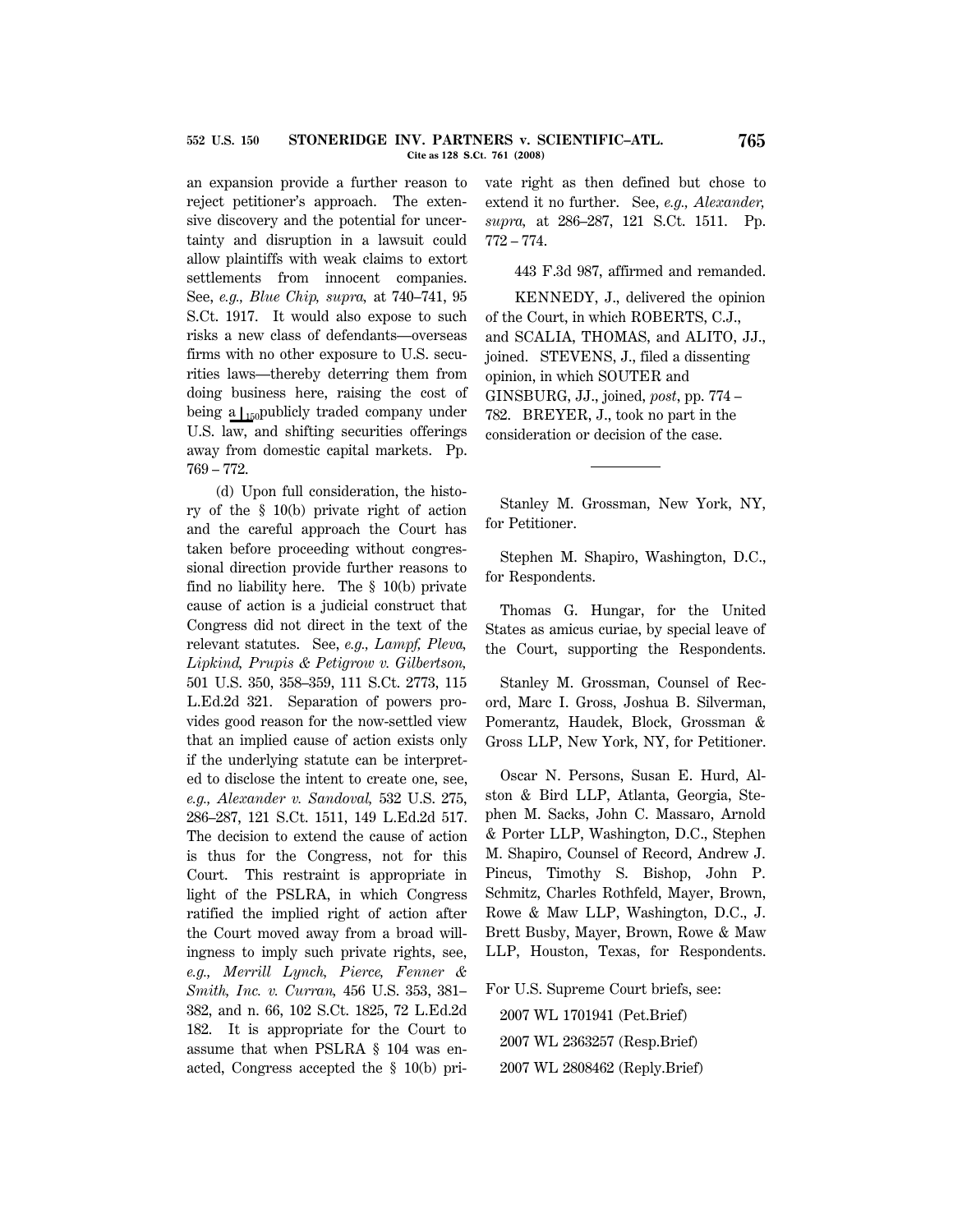Justice KENNEDY delivered the opinion of the Court.

 $1_{152}$ We consider the reach of the private right of action the Court has found implied in § 10(b) of the Securities Exchange Act of 1934, 48 Stat. 891, as amended, 15 U.S.C. § 78j(b), and SEC Rule 10b–5, 17 CFR § 240.10b–5 (2007). In this suit investors alleged losses after purchasing common stock. They sought to impose liability on entities who, acting both as customers and suppliers, agreed to arrangements that allowed the investors' company to mislead its auditor and issue  $\int_{153}$ a misleading financial statement affecting the stock price. We conclude the implied right of action does not reach the customer/supplier companies because the investors did not rely upon their statements or representations. We affirm the judgment of the Court of Appeals.

#### I

This class-action suit by investors was filed against Charter Communications, Inc., in the United States District Court for the Eastern District of Missouri. Stoneridge Investment Partners, LLC, a limited liability company organized under the laws of Delaware, was the lead plaintiff and is petitioner here.

Charter issued the financial statements and the securities in question. It was a named defendant along with some of its executives and Arthur Andersen LLP, Charter's independent auditor during the period in question. We are concerned, though, with two other defendants, respondents here. Respondents are Scientific– Atlanta, Inc., and Motorola, Inc. They were suppliers, and later customers, of Charter.

For purposes of this proceeding, we take these facts, alleged by petitioner, to be true. Charter, a cable operator, engaged in a variety of fraudulent practices so its

quarterly reports would meet Wall Street expectations for cable subscriber growth and operating cashflow. The fraud included misclassification of its customer base; delayed reporting of terminated customers; improper capitalization of costs that should have been shown as expenses; and manipulation of the company's billing cutoff dates to inflate reported revenues. In late 2000, Charter executives realized that, despite these efforts, the company would miss projected operating cashflow numbers by \$15 to \$20 million. To help meet the shortfall, Charter decided to alter its existing arrangements with respondents, Scientific–Atlanta and Motorola. Petition $er's<sub>154</sub>$  theory as to whether Arthur Andersen was altogether misled or, on the other hand, knew the structure of the contract arrangements and was complicit to some degree, is not clear at this stage of the case. The point, however, is neither controlling nor significant for our present disposition, and in our decision we assume it was misled.

Respondents supplied Charter with the digital cable converter (set-top) boxes that Charter furnished to its customers. Charter arranged to overpay respondents \$20 for each set-top box it purchased until the end of the year, with the understanding that respondents would return the overpayment by purchasing advertising from Charter. The transactions, it is alleged, had no economic substance; but, because Charter would then record the advertising purchases as revenue and capitalize its purchase of the set top boxes, in violation of generally accepted accounting principles, the transactions would enable Charter to fool its auditor into approving a financial statement showing it met projected revenue and operating cashflow numbers. Respondents agreed to the arrangement.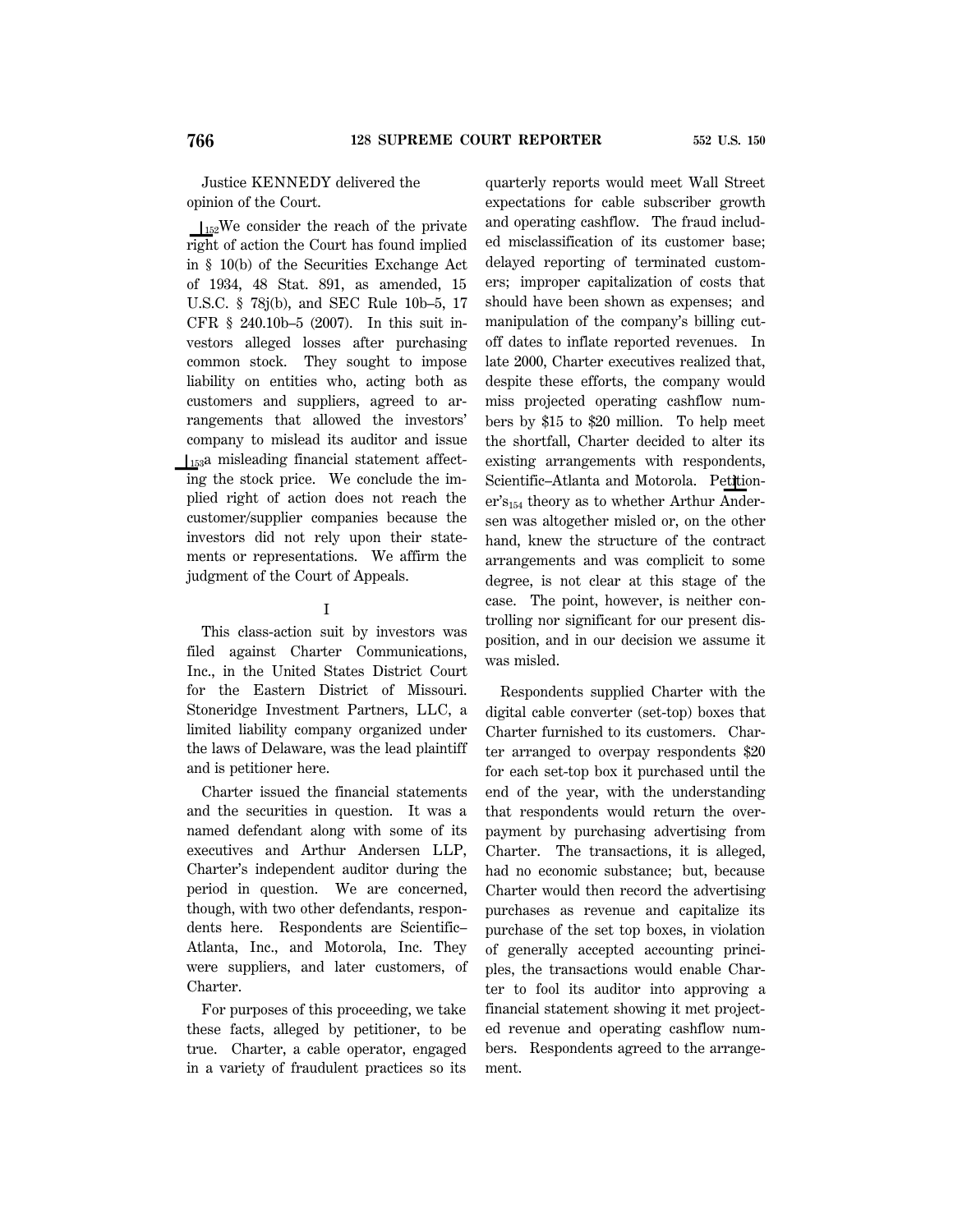So that Arthur Andersen would not discover the link between Charter's increased payments for the boxes and the advertising purchases, the companies drafted documents to make it appear the transactions were unrelated and conducted in the ordinary course of business. Following a request from Charter, Scientific–Atlanta sent documents to Charter stating—falsely that it had increased production costs. It raised the price for set-top boxes for the rest of 2000 by \$20 per box. As for Motorola, in a written contract Charter agreed to purchase from Motorola a specific number of set-top boxes and pay liquidated damages of \$20 for each unit it did not take. The contract was made with the expectation Charter would fail to purchase all the units and pay Motorola the liquidated damages.

To return the additional money from the set top box sales, Scientific–Atlanta and Motorola signed contracts with Charter<sub>155</sub> to purchase advertising time for a price higher than fair value. The new set-top box agreements were backdated to make it appear that they were negotiated a month before the advertising agreements. The backdating was important to convey the impression that the negotiations were unconnected, a point Arthur Andersen considered necessary for separate treatment of the transactions. Charter recorded the advertising payments to inflate revenue and operating cashflow by approximately \$17 million. The inflated number was shown on financial statements filed with the Securities and Exchange Commission (SEC) and reported to the public.

Respondents had no role in preparing or disseminating Charter's financial statements. And their own financial statements booked the transactions as a wash, under generally accepted accounting principles. It is alleged respondents knew or were in reckless disregard of Charter's intention to use the transactions to inflate its revenues and knew the resulting financial statements issued by Charter would be relied upon by research analysts and investors.

Petitioner filed a securities fraud class action on behalf of purchasers of Charter stock alleging that, by participating in the transactions, respondents violated § 10(b) of the Securities Exchange Act of 1934 and SEC Rule 10b–5.

The District Court granted respondents' motion to dismiss for failure to state a claim on which relief can be granted. The United States Court of Appeals for the Eighth Circuit affirmed. *In re Charter Communications, Inc., Securities Litigation,* 443 F.3d 987 (2006). In its view the allegations did not show that respondents made misstatements relied upon by the public or that they violated a duty to disclose; and on this premise it found no violation of § 10(b) by respondents. *Id.,* at 992. At most, the court observed, respondents had aided and abetted Charter's misstatement of its financial results; but, it noted, there is no private right of action for aiding and abetting a § 10(b) violation. See *Central Bank of Denver, N.A. v. First Interstate Bank of Denver*,  $_{156}$  *N. A.*, 511 U.S. 164, 191, 114 S.Ct. 1439, 128 L.Ed.2d 119 (1994). The court also affirmed the District Court's denial of petitioner's motion to amend the complaint, as the revised pleading would not change the court's conclusion on the merits. 443 F.3d, at 993.

Decisions of the Courts of Appeals are in conflict respecting when, if ever, an injured investor may rely upon § 10(b) to recover from a party that neither makes a public misstatement nor violates a duty to disclose but does participate in a scheme to violate § 10(b). Compare *Simpson v. AOL Time Warner Inc.,* 452 F.3d 1040 (C.A.9 2006), with *Regents of Univ. of Cal. v. Credit Suisse First Boston (USA), Inc.,*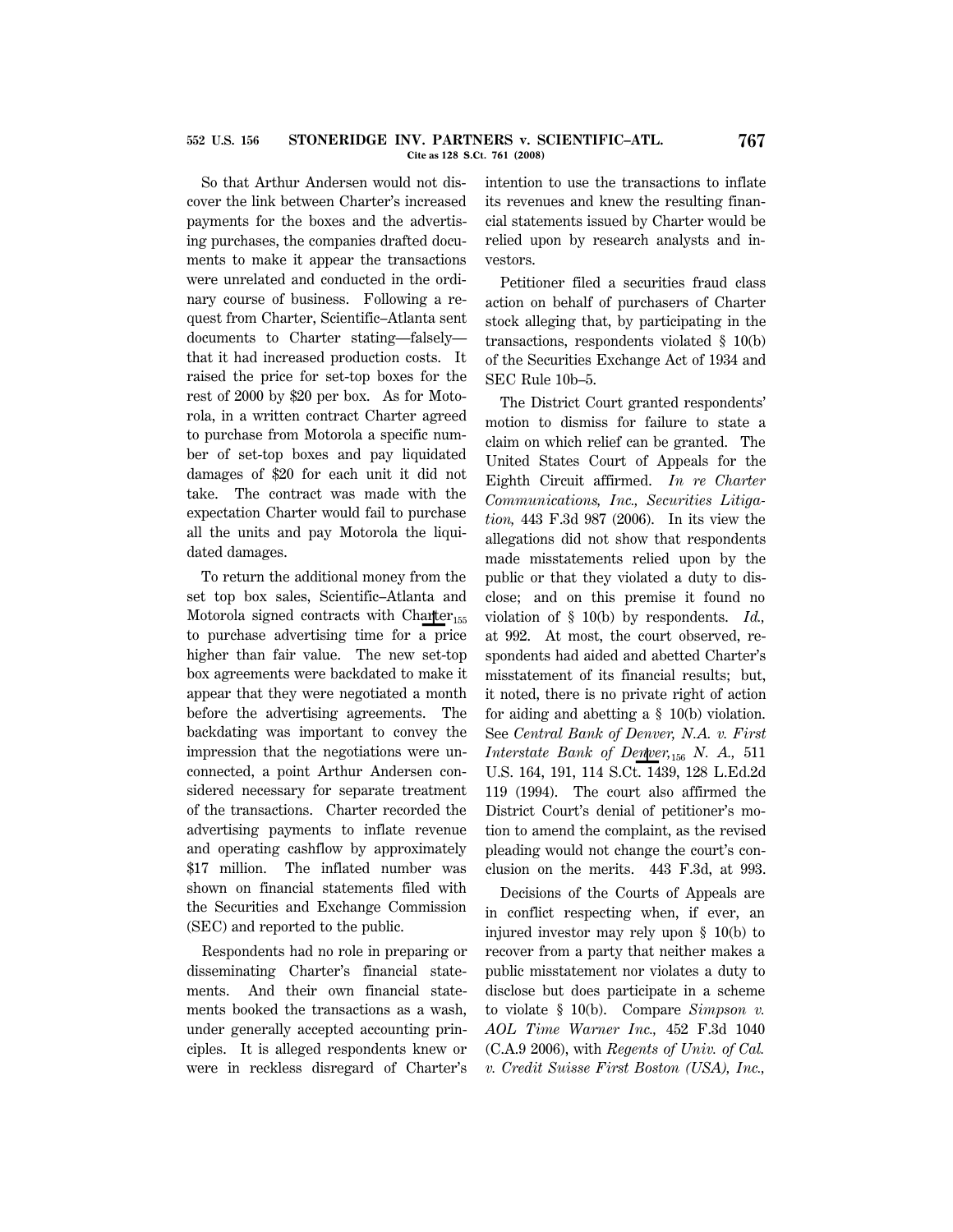482 F.3d 372 (C.A.5 2007). We granted certiorari. 549 U.S. 1304, 127 S.Ct. 1873, 167 L.Ed.2d 363 (2007).

## II

**[1, 2]** Section 10(b) of the Securities Exchange Act makes it

''unlawful for any person, directly or indirectly, by the use of any means or instrumentality of interstate commerce or of the mails, or of any facility of any national securities exchange  $\ldots$  [t]o use or employ, in connection with the purchase or sale of any security  $\ldots$  any manipulative or deceptive device or contrivance in contravention of such rules and regulations as the Commission may prescribe as necessary or appropriate in the public interest or for the protection of investors.'' 15 U.S.C. § 78j.

The SEC, pursuant to this section, promulgated Rule 10b–5, which makes it unlawful

''(a) To employ any device, scheme, or artifice to defraud,

''(b) To make any untrue statement of a material fact or to omit to state a material fact necessary in order to make the statements made, in the light of the circumstances under which they were made, not misleading, or

 $\perp$ <sub>157</sub>"(c) To engage in any act, practice, or course of business which operates or would operate as a fraud or deceit upon any person,

''in connection with the purchase or sale of any security.'' 17 CFR § 240.10b–5.

Rule 10b–5 encompasses only conduct already prohibited by § 10(b). *United States v. O'Hagan,* 521 U.S. 642, 651, 117 S.Ct. 2199, 138 L.Ed.2d 724 (1997). Though the text of the Securities Exchange Act does not provide for a private cause of action for § 10(b) violations, the Court has found a right of action implied in the words of the statute and its implementing regulation. *Superintendent of Ins. of N.Y. v. Bankers Life & Casualty Co.,* 404 U.S. 6, 13, n. 9, 92 S.Ct. 165, 30 L.Ed.2d 128 (1971). In a typical § 10(b) private action a plaintiff must prove (1) a material misrepresentation or omission by the defendant; (2) scienter; (3) a connection between the misrepresentation or omission and the purchase or sale of a security; (4) reliance upon the misrepresentation or omission; (5) economic loss; and (6) loss causation. See *Dura Pharmaceuticals, Inc. v. Broudo,* 544 U.S. 336, 341–342, 125 S.Ct. 1627, 161 L.Ed.2d 577 (2005).

In *Central Bank,* the Court determined that § 10(b) liability did not extend to aiders and abettors. The Court found the scope of § 10(b) to be delimited by the text, which makes no mention of aiding and abetting liability. 511 U.S., at 177, 114 S.Ct. 1439. The Court doubted the implied § 10(b) action should extend to aiders and abettors when none of the express causes of action in the securities Acts included that liability. *Id.,* at 180, 114 S.Ct. 1439. It added the following:

''Were we to allow the aiding and abetting action proposed in this case, the defendant could be liable without any showing that the plaintiff relied upon the aider and abettor's statements or actions. See also *Chiarella* [*v. United States,* 445 U.S. 222, 228, 100 S.Ct. 1108, 63 L.Ed.2d 348 (1980) ]. Allowing plaintiffs to circumvent the reliance requirement would disregard the careful limits on 10b–5 recovery mandated by our earlier cases.'' *Ibid.*

S158The decision in *Central Bank* led to calls for Congress to create an express cause of action for aiding and abetting within the Securities Exchange Act. Then– SEC Chairman Arthur Levitt, testifying before the Senate Securities Subcommittee, cited *Central Bank* and recommended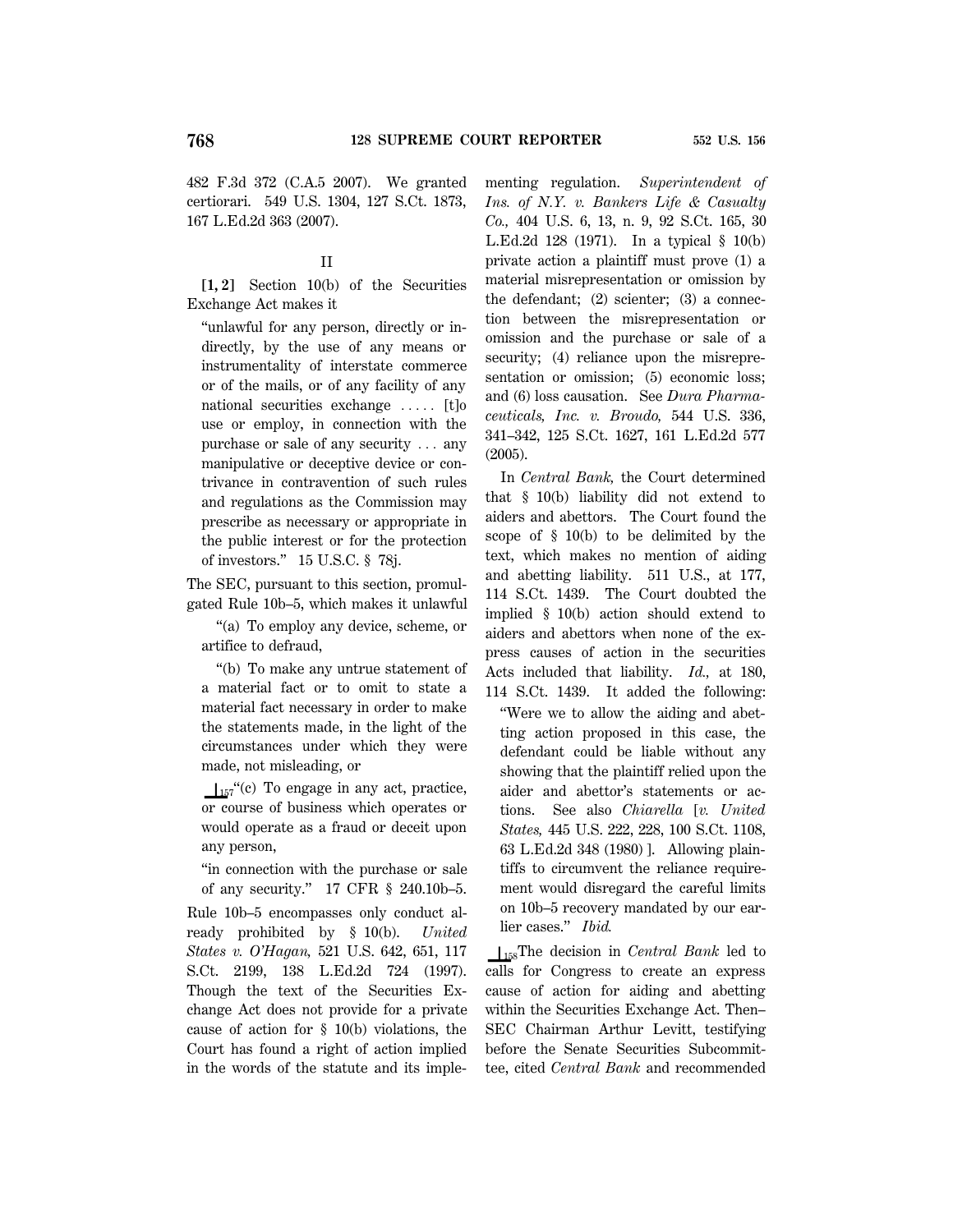that aiding and abetting liability in private claims be established. S. Hearing No. 103–759, pp. 13–14 (1994). Congress did not follow this course. Instead, in § 104 of the Private Securities Litigation Reform Act of 1995 (PSLRA), 109 Stat. 757, it directed prosecution of aiders and abettors by the SEC. 15 U.S.C. § 78t(e).

**[3]** The § 10(b) implied private right of action does not extend to aiders and abettors. The conduct of a secondary actor must satisfy each of the elements or preconditions for liability; and we consider whether the allegations here are sufficient to do so.

## III

The Court of Appeals concluded petitioner had not alleged that respondents engaged in a deceptive act within the reach of the § 10(b) private right of action, noting that only misstatements, omissions by one who has a duty to disclose, and manipulative trading practices (where "manipulative" is a term of art, see, *e.g.*, *Santa Fe Industries, Inc. v. Green,* 430 U.S. 462, 476–477, 97 S.Ct. 1292, 51 L.Ed.2d 480 (1977)) are deceptive within the meaning of the Rule. 443 F.3d, at 992. If this conclusion were read to suggest there must be a specific oral or written statement before there could be liability under § 10(b) or Rule 10b–5, it would be erroneous. Conduct itself can be deceptive, as respondents concede. In this case, moreover, respondents' course of conduct included both oral and written statements, such as the backdated contracts agreed to by Charter and respondents.

A different interpretation of the holding from the Court of Appeals opinion is that the court was stating only that any deceptive statement or act respondents made was not actionable because it did not have the requisite proximate relation  $\mathcal{L}_{159}$ to the investors' harm. That conclusion is consistent with our own determination that respondents' acts or statements were not relied upon by the investors and that, as a result, liability cannot be imposed upon respondents.

### A

**[4–6]** Reliance by the plaintiff upon the defendant's deceptive acts is an essential element of the § 10(b) private cause of action. It ensures that, for liability to arise, the ''requisite causal connection between a defendant's misrepresentation and a plaintiff's injury'' exists as a predicate for liability. *Basic Inc. v. Levinson,* 485 U.S. 224, 243, 108 S.Ct. 978, 99 L.Ed.2d 194 (1988); see also *Affiliated Ute Citizens of Utah v. United States,* 406 U.S. 128, 154, 92 S.Ct. 1456, 31 L.Ed.2d 741 (1972) (requiring "causation in fact"). We have found a rebuttable presumption of reliance in two different circumstances. First, if there is an omission of a material fact by one with a duty to disclose, the investor to whom the duty was owed need not provide specific proof of reliance. *Id.,* at 153–154, 92 S.Ct. 1456. Second, under the fraudon-the-market doctrine, reliance is presumed when the statements at issue become public. The public information is reflected in the market price of the security. Then it can be assumed that an investor who buys or sells stock at the market price relies upon the statement. *Basic, supra,* at 247, 108 S.Ct. 978.

**[7]** Neither presumption applies here. Respondents had no duty to disclose; and their deceptive acts were not communicated to the public. No member of the investing public had knowledge, either actual or presumed, of respondents' deceptive acts during the relevant times. Petitioner, as a result, cannot show reliance upon any of respondents' actions except in an indirect chain that we find too remote for liability.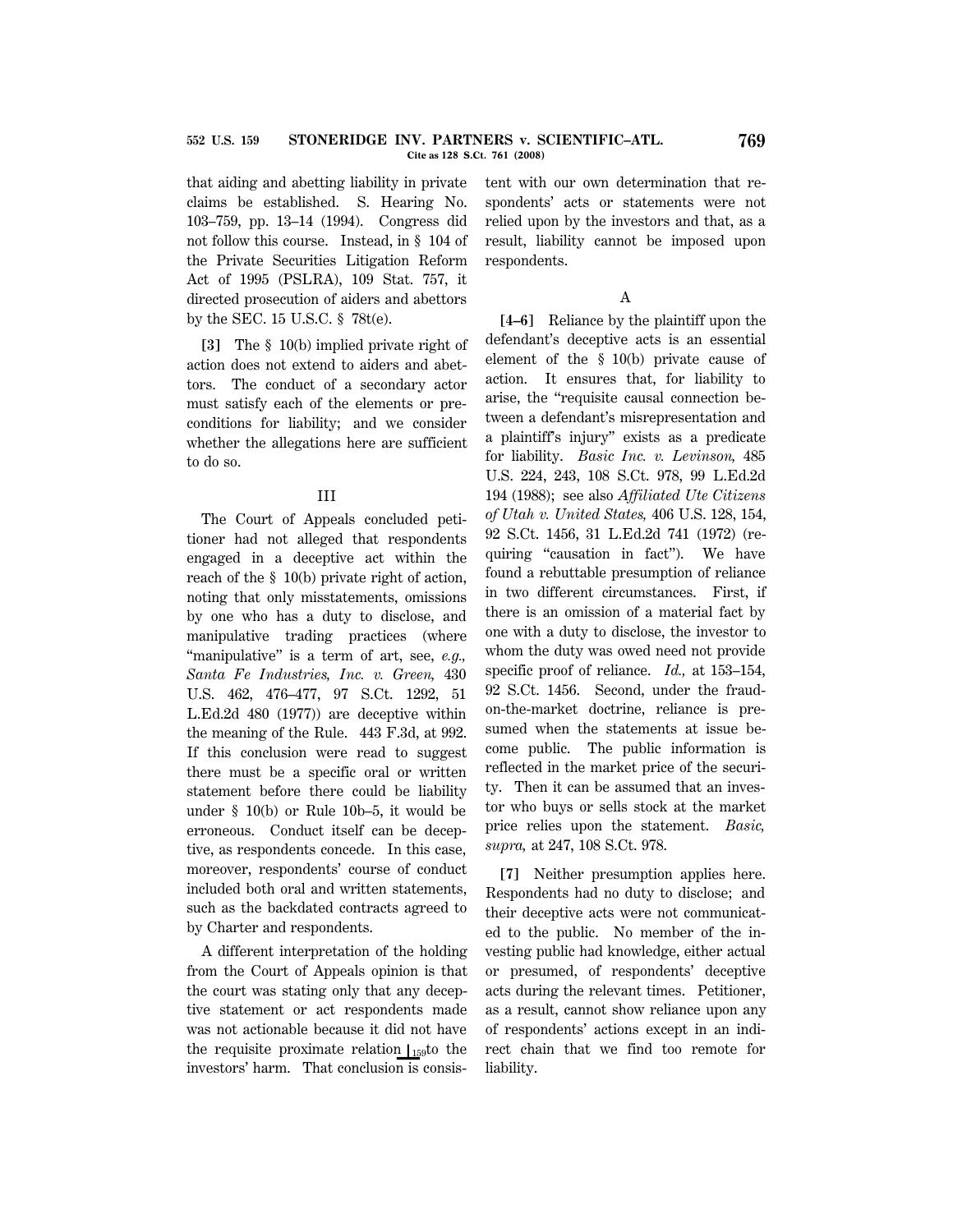B

Invoking what some courts call ''scheme liability,'' see, *e.g., In re Enron Corp. Securities, Derivative & ''ERISA'' Litigation,* 439 F.Supp.2d 692, 723 (S.D.Tex.2006), petitioner $_{160}$  nonetheless seeks to impose liability on respondents even absent a public statement. In our view this approach does not answer the objection that petitioner did not in fact rely upon respondents' own deceptive conduct.

Liability is appropriate, petitioner contends, because respondents engaged in conduct with the purpose and effect of creating a false appearance of material fact to further a scheme to misrepresent Charter's revenue. The argument is that the financial statement Charter released to the public was a natural and expected consequence of respondents' deceptive acts; had respondents not assisted Charter, Charter's auditor would not have been fooled, and the financial statement would have been a more accurate reflection of Charter's financial condition. That causal link is sufficient, petitioner argues, to apply *Basic*'s presumption of reliance to respondents' acts. See, *e.g., Simpson,* 452 F.3d, at 1051–1052; *In re Parmalat Securities Litigation,* 376 F.Supp.2d 472, 509 (S.D.N.Y.2005).

In effect petitioner contends that in an efficient market investors rely not only upon the public statements relating to a security but also upon the transactions those statements reflect. Were this concept of reliance to be adopted, the implied cause of action would reach the whole marketplace in which the issuing company does business; and there is no authority for this rule.

As stated above, reliance is tied to causation, leading to the inquiry whether respondents' acts were immediate or remote to the injury. In considering petitioner's arguments, we note § 10(b) provides that the deceptive act must be ''in connection with the purchase or sale of any security." 15 U.S.C. § 78j(b). Though this phrase in part defines the statute's coverage rather than causation (and so we do not evaluate the "in connection with" requirement of § 10(b) in this case), the emphasis on a purchase or sale of securities does provide some insight into the deceptive acts that concerned the enacting Congress. See Black, Securities Commentary:  $I_{161}$ The Second Circuit's Approach to the "In Connection With'' Requirement of Rule 10b–5, 53 Brooklyn L.Rev. 539, 541 (1987) (''[W]hile the 'in connection with' and causation requirements are analytically distinct, they are related to each other, and discussion of the first requirement may merge with discussion of the second''). In all events we conclude respondents' deceptive acts, which were not disclosed to the investing public, are too remote to satisfy the requirement of reliance. It was Charter, not respondents, that misled its auditor and filed fraudulent financial statements; nothing respondents did made it necessary or inevitable for Charter to record the transactions as it did.

Petitioner invokes the private cause of action under § 10(b) and seeks to apply it beyond the securities markets—the realm of financing business—to purchase and supply contracts—the realm of ordinary business operations. The latter realm is governed, for the most part, by state law. It is true that if business operations are used, as alleged here, to affect securities markets, the SEC enforcement power may reach the culpable actors. It is true as well that a dynamic, free economy presupposes a high degree of integrity in all of its parts, an integrity that must be underwritten by rules enforceable in fair, independent, accessible courts. Were the implied cause of action to be extended to the practices described here, however, there would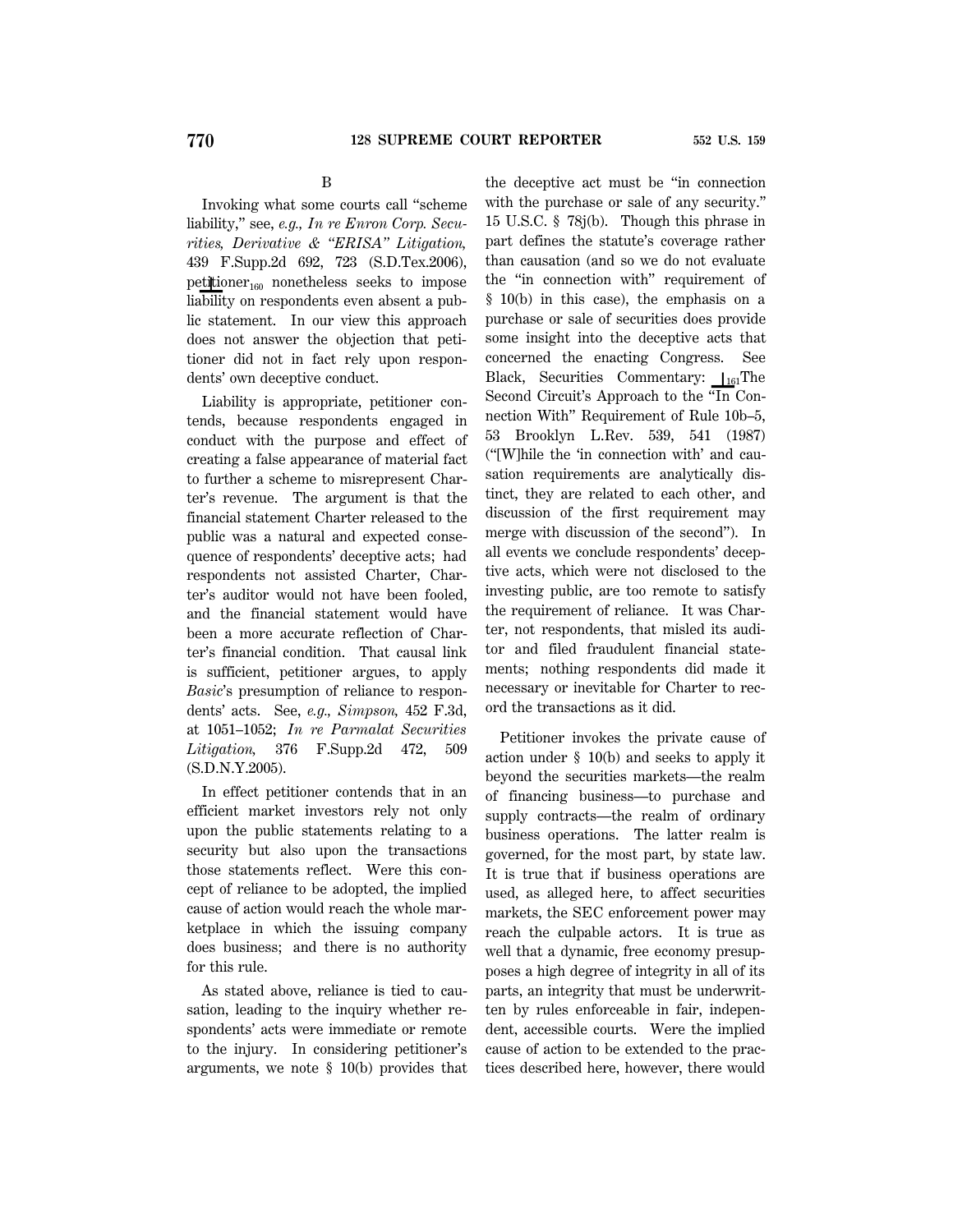be a risk that the federal power would be used to invite litigation beyond the immediate sphere of securities litigation and in areas already governed by functioning and effective state-law guarantees. Our precedents counsel against this extension. See *Marine Bank v. Weaver,* 455 U.S. 551, 556, 102 S.Ct. 1220, 71 L.Ed.2d 409 (1982) (''Congress, in enacting the securities laws, did not intend to provide a broad federal remedy for all fraud''); *Santa Fe,* 430 U.S., at 479–480, 97 S.Ct. 1292 (''There may well be a need for uniform federal fiduciary standards .... But those standards should not be supplied by judicial extension of § 10(b) and Rule 10b–5 to 'cover the corporate universe'" (quoting Cary, Federalism  $\bigcup_{162}$ and Corporate Law: Reflections Upon Delaware, 83 Yale L.J. 663, 700 (1974))). Though § 10(b) is ''not 'limited to preserving the integrity of the securities markets," *Bankers Life*, 404 U.S., at 12, 92 S.Ct. 165, it does not reach all commercial transactions that are fraudulent and affect the price of a security in some attenuated way.

**[8, 9]** These considerations answer as well the argument that if this were a common-law action for fraud there could be a finding of reliance. Even if the assumption is correct, it is not controlling. Section 10(b) does not incorporate commonlaw fraud into federal law. See, *e.g., SEC v. Zandford,* 535 U.S. 813, 820, 122 S.Ct. 1899, 153 L.Ed.2d 1 (2002) (''[Section 10(b) ] must not be construed so broadly as to convert every common-law fraud that happens to involve securities into a violation''); *Central Bank,* 511 U.S., at 184, 114 S.Ct. 1439 ("Even assuming  $\ldots$  a deeply rooted background of aiding and abetting tort liability, it does not follow that Congress intended to apply that kind of liability to the private causes of action in the securities Acts''); see also *Dura,* 544 U.S., at 341, 125 S.Ct. 1627. Just as § 10(b) ''is surely badly strained when construed to provide a cause of action  $\ldots$  to the world at large,'' *Blue Chip Stamps v. Manor Drug Stores,* 421 U.S. 723, 733, n. 5, 95 S.Ct. 1917, 44 L.Ed.2d 539 (1975), it should not be interpreted to provide a private cause of action against the entire marketplace in which the issuing company operates.

Petitioner's theory, moreover, would put an unsupportable interpretation on Congress' specific response to *Central Bank* in § 104 of the PSLRA. Congress amended the securities laws to provide for limited coverage of aiders and abettors. Aiding and abetting liability is authorized in actions brought by the SEC but not by private parties. See 15 U.S.C. § 78t(e). Petitioner's view of primary liability makes any aider and abettor liable under § 10(b) if he or she committed a deceptive act in the process of providing assistance. Reply Brief for Petitioner 6, n. 2; Tr. of Oral Arg. 24. Were we to adopt this construction of § 10(b), it would revive in substance the implied cause of action against all aiders  $\vert_{163}$  and abettors except those who committed no deceptive act in the process of facilitating the fraud; and we would undermine Congress' determination that this class of defendants should be pursued by the SEC and not by private litigants. See *Alexander v. Sandoval,* 532 U.S. 275, 290, 121 S.Ct. 1511, 149 L.Ed.2d 517 (2001) (''The express provision of one method of enforcing a substantive rule suggests that Congress intended to preclude others''); *FDA v. Brown & Williamson Tobacco Corp.,* 529 U.S. 120, 143, 120 S.Ct. 1291, 146 L.Ed.2d 121 (2000) (''At the time a statute is enacted, it may have a range of plausible meanings. Over time, however, subsequent acts can shape or focus those meanings''); see also *Seatrain Shipbuilding Corp. v. Shell Oil Co.,* 444 U.S. 572, 596, 100 S.Ct. 800, 63 L.Ed.2d 36 (1980) (''[W]hile the views of subsequent Con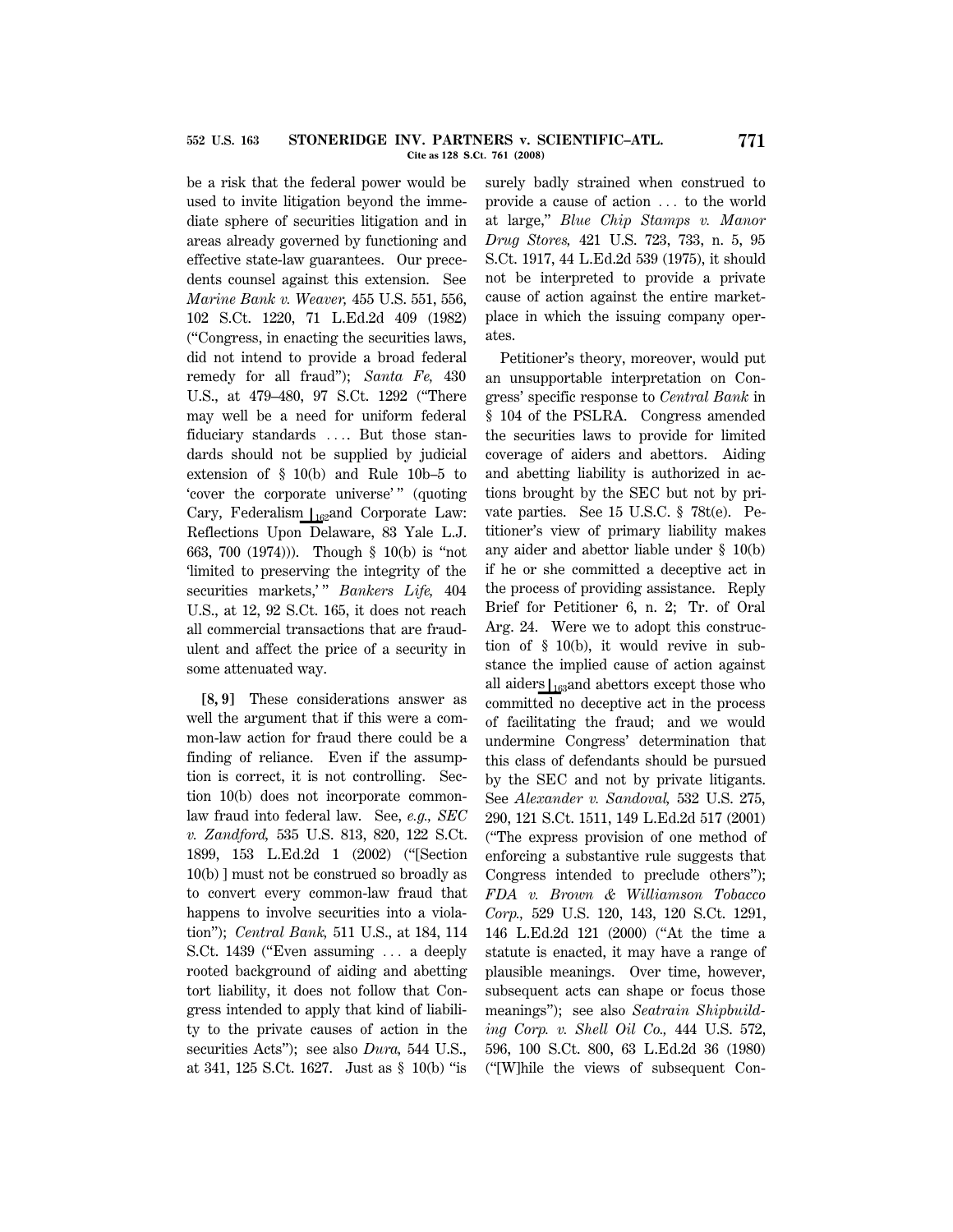gresses cannot override the unmistakable intent of the enacting one, such views are entitled to significant weight, and particularly so when the precise intent of the enacting Congress is obscure'' (citations omitted)).

This is not a case in which Congress has enacted a regulatory statute and then has accepted, over a long period of time, broad judicial authority to define substantive standards of conduct and liability. Cf. *Leegin Creative Leather Products, Inc. v. PSKS, Inc.,* 551 U.S. 877, 899, 127 S.Ct. 2705, 2720–21, 168 L.Ed.2d 623 (2007). And in accord with the nature of the cause of action at issue here, we give weight to Congress' amendment to the Act restoring aiding and abetting liability in certain cases but not others. The amendment, in our view, supports the conclusion that there is no liability.

The practical consequences of an expansion, which the Court has considered appropriate to examine in circumstances like these, see *Virginia Bankshares, Inc. v. Sandberg,* 501 U.S. 1083, 1104–1105, 111 S.Ct. 2749, 115 L.Ed.2d 929 (1991); *Blue Chip,* 421 U.S., at 737, 95 S.Ct. 1917, provide a further reason to reject petitioner's approach. In *Blue Chip,* the Court noted that extensive discovery and the potential for uncertainty and disruption in a lawsuit allow plaintiffs with weak claims to extort settlements from innocent companies. *Id.,* at 740–741, 95 S.Ct. 1917. Adoption  $\frac{1}{64}$ of petitioner's approach would expose a new class of defendants to these risks. As noted in *Central Bank,* contracting parties might find it necessary to protect against these threats, raising the costs of doing business. See 511 U.S., at 189, 114 S.Ct. 1439*.* Overseas firms with no other exposure to our securities laws could be deterred from doing business here. See Brief for Organization for International Investment et al. as *Amici Curiae* 17–20.

This, in turn, may raise the cost of being a publicly traded company under our law and shift securities offerings away from domestic capital markets. Brief for NAS-DAQ Stock Market, Inc., et al. as *Amici Curiae* 12–14.

C

**[10–12]** The history of the § 10(b) private right and the careful approach the Court has taken before proceeding without congressional direction provide further reasons to find no liability here. The § 10(b) private cause of action is a judicial construct that Congress did not enact in the text of the relevant statutes. See *Lampf, Pleva, Lipkind, Prupis & Petigrow v. Gilbertson,* 501 U.S. 350, 358–359, 111 S.Ct. 2773, 115 L.Ed.2d 321 (1991); *Blue Chip, supra,* at 729, 95 S.Ct. 1917. Though the rule once may have been otherwise, see *J.I. Case Co. v. Borak,* 377 U.S. 426, 432–433, 84 S.Ct. 1555, 12 L.Ed.2d 423 (1964), it is settled that there is an implied cause of action only if the underlying statute can be interpreted to disclose the intent to create one, see, *e.g., Alexander, supra,* at 286–287, 121 S.Ct. 1511; *Virginia Bankshares, supra,* at 1102, 111 S.Ct. 2749; *Touche Ross & Co. v. Redington,* 442 U.S. 560, 575, 99 S.Ct. 2479, 61 L.Ed.2d 82 (1979). This is for good reason. In the absence of congressional intent the Judiciary's recognition of an implied private right of action

''necessarily extends its authority to embrace a dispute Congress has not assigned it to resolve. This runs contrary to the established principle that '[t]he jurisdiction of the federal courts is carefully guarded against expansion by judicial interpretation ...,' *American Fire & Cas[ualty] Co. v. Finn,* 341 U.S. 6, 17[, 71 S.Ct. 534, 95 L.Ed. 702] (1951), and conflicts<sub>165</sub> with the authority of Congress under Art. III to set the limits of federal jurisdiction.'' *Cannon v. Uni*-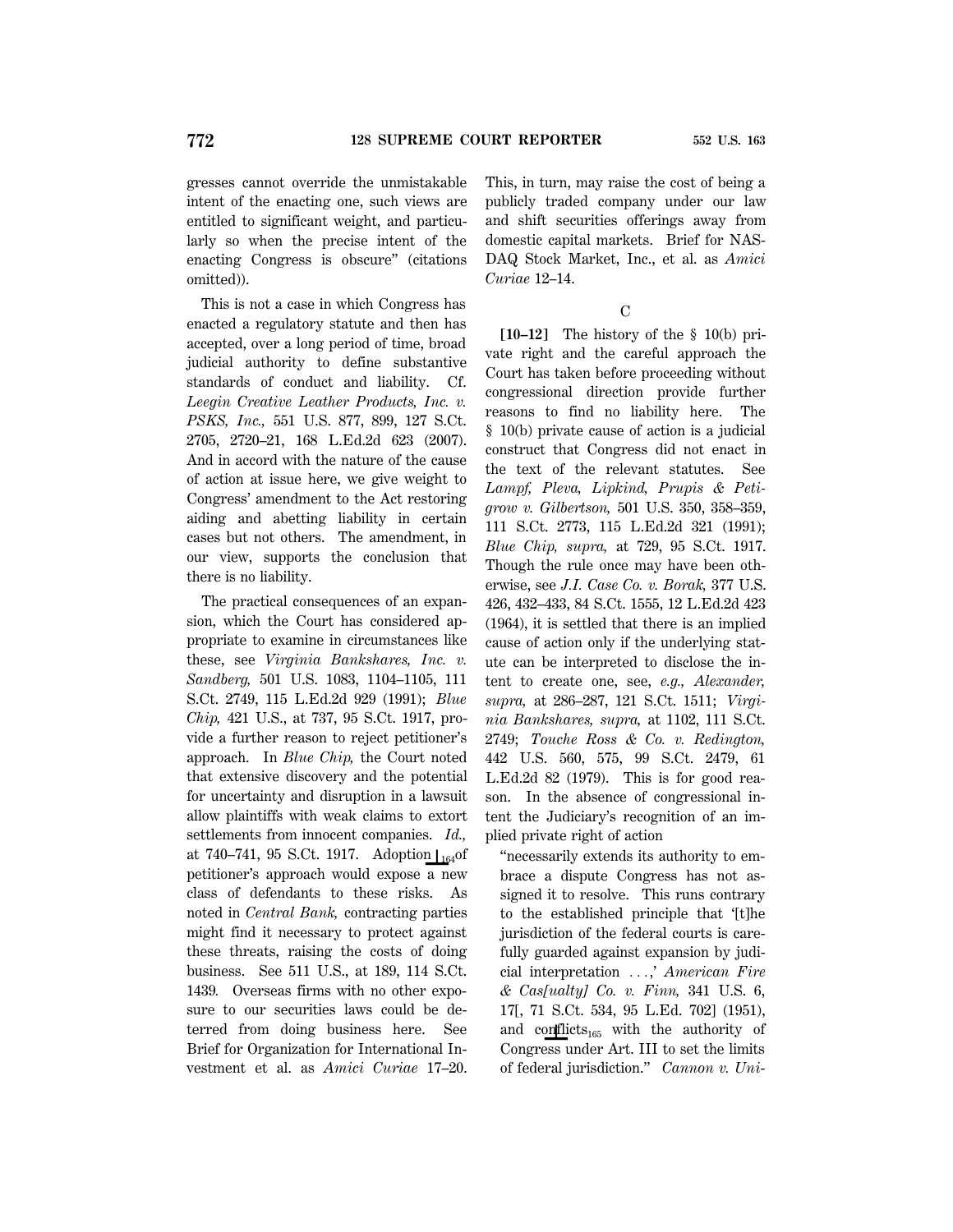*versity of Chicago,* 441 U.S. 677, 746 – 747, 99 S.Ct. 1946, 60 L.Ed.2d 560 (1979) (Powell, J., dissenting) (citations and footnote omitted).

The determination of who can seek a remedy has significant consequences for the reach of federal power. See *Wilder v. Virginia Hospital Assn.,* 496 U.S. 498, 509, n. 9, 110 S.Ct. 2510, 110 L.Ed.2d 455 (1990) (requirement of congressional intent ''reflects a concern, grounded in separation of powers, that Congress rather than the courts controls the availability of remedies for violations of statutes'').

Concerns with the judicial creation of a private cause of action caution against its expansion. The decision to extend the cause of action is for Congress, not for us. Though it remains the law, the § 10(b) private right should not be extended beyond its present boundaries. See *Virginia Bankshares, supra,* at 1102, 111 S.Ct. 2749 (''[T]he breadth of the [private right of action] once recognized should not, as a general matter, grow beyond the scope congressionally intended''); see also *Central Bank, supra,* at 173, 114 S.Ct. 1439 (determining that the scope of conduct prohibited is limited by the text of § 10(b)).

This restraint is appropriate in light of the PSLRA, which imposed heightened pleading requirements and a loss causation requirement upon ''any private action'' arising from the Securities Exchange Act. See 15 U.S.C. § 78u–4(b). It is clear these requirements touch upon the implied right of action, which is now a prominent feature of federal securities regulation. See *Merrill Lynch, Pierce, Fenner & Smith Inc. v. Dabit,* 547 U.S. 71, 81–82, 126 S.Ct. 1503, 164 L.Ed.2d 179 (2006); *Dura,* 544 U.S., at 345–346, 125 S.Ct. 1627; see also S.Rep. No. 104–98, pp. 4–5 (1995), U.S.Code Cong. & Admin.News 1995, pp. 679, 684 (recognizing the § 10(b) implied cause of action,

and indicating the PSLRA was intended to have "Congress ... reassert its authority in this area''); *id.,* at 26 (indicating the pleading standards covered § 10(b) actions). Congress thus ratified the implied right of action after the Court moved away from a broad willingness to imply private rights of action. See  $\iota_{166}$ *Merrill Lynch*, *Pierce, Fenner & Smith, Inc. v. Curran,* 456 U.S. 353, 381–382, and n. 66, 102 S.Ct. 1825, 72 L.Ed.2d 182 (1982); cf. *Borak, supra,* at 433, 84 S.Ct. 1555. It is appropriate for us to assume that when § 78u–4 was enacted, Congress accepted the § 10(b) private cause of action as then defined but chose to extend it no further.

### IV

**[13]** Secondary actors are subject to criminal penalties, see, *e.g.,* 15 U.S.C. § 78ff, and civil enforcement by the SEC, see, *e.g.,* § 78t(e). The enforcement power is not toothless. Since September 30, 2002, SEC enforcement actions have collected over \$10 billion in disgorgement and penalties, much of it for distribution to injured investors. See SEC, 2007 Performance and Accountability Report, p. 26, http://www.sec.gov/about/secpar2007.shtml (as visited Jan. 2, 2008, and available in Clerk of Court's case file). And in this case both parties agree that criminal penalties are a strong deterrent. See Brief for Respondents 48; Reply Brief for Petitioner 17. In addition some state securities laws permit state authorities to seek fines and restitution from aiders and abettors. See, *e.g.,* Del.Code Ann., Tit. 6, § 7325 (2005). All secondary actors, furthermore, are not necessarily immune from private suit. The securities statutes provide an express private right of action against accountants and underwriters in certain circumstances, see 15 U.S.C. § 77k, and the implied right of action in § 10(b) continues to cover secondary actors who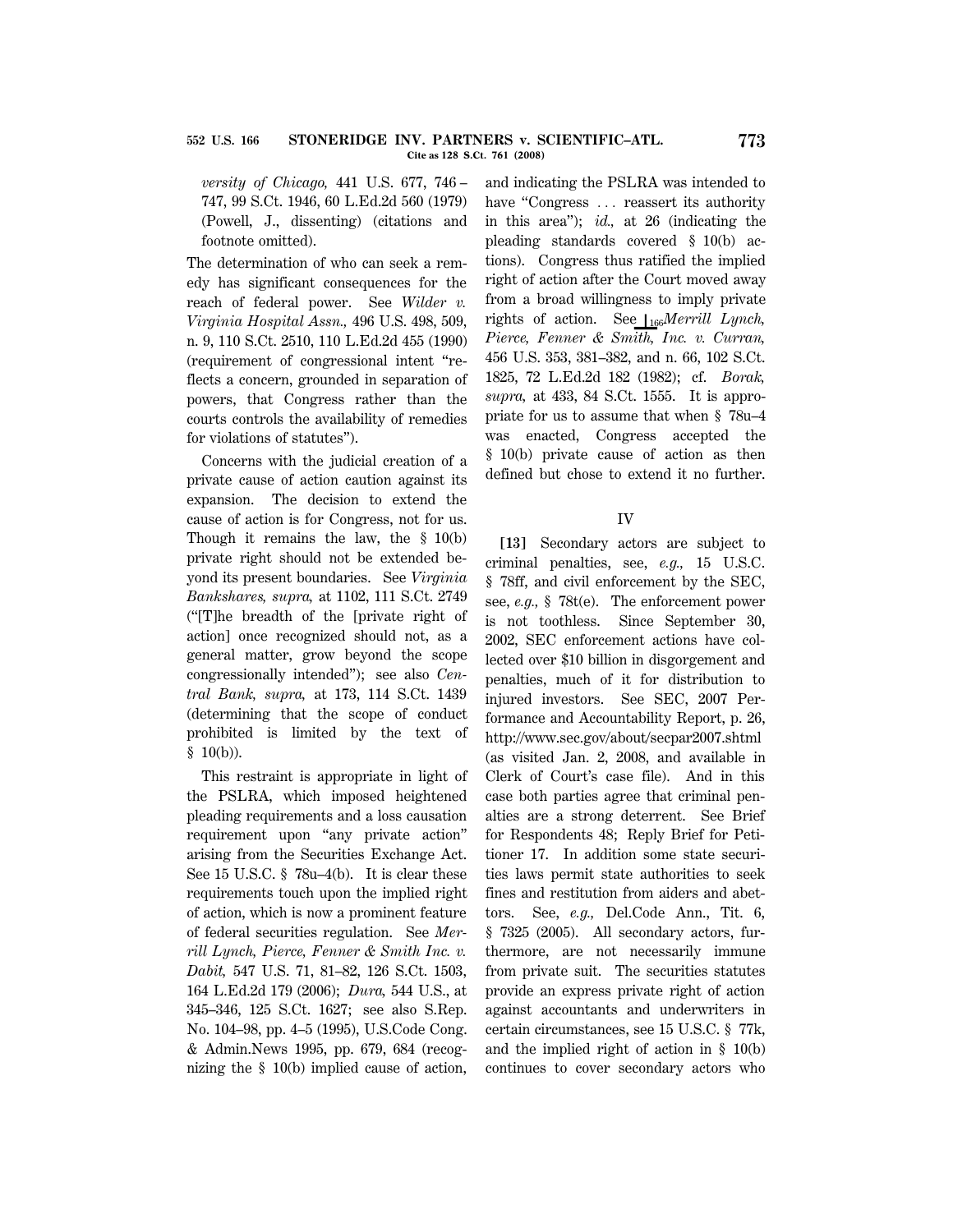commit primary violations, *Central Bank,* 511 U.S., at 191, 114 S.Ct. 1439, 128 L.Ed.2d 119.

**[14]** Here respondents were acting in concert with Charter in the ordinary course as suppliers and, as matters then evolved in the not so ordinary course, as customers. Unconventional as the arrangement was, it took place in the marketplace for goods and services, not in the investment sphere. Charter was free to do as it chose in preparing its books, conferring with its auditor, and preparing and then issuing its financial statements. In these circumstances the investors cannot be  $\int_{167}$ said to have relied upon any of respondents' deceptive acts in the decision to purchase or sell securities; and as the requisite reliance cannot be shown, respondents have no liability to petitioner under the implied right of action. This conclusion is consistent with the narrow dimensions we must give to a right of action Congress did not authorize when it first enacted the statute and did not expand when it revisited the law.

The judgment of the Court of Appeals is affirmed, and the case is remanded for further proceedings consistent with this opinion.

*It is so ordered.*

Justice STEVENS, with whom Justice SOUTER and Justice GINSBURG join, dissenting.

Charter Communications, Inc., inflated its revenues by \$17 million in order to cover up a \$15 to \$20 million expected cashflow shortfall. It could not have done so absent the knowingly fraudulent actions of Scientific–Atlanta, Inc., and Motorola,

Inc. Investors relied on Charter's revenue statements in deciding whether to invest in Charter and in doing so relied on respondents' fraud, which was itself a ''deceptive device'' prohibited by § 10(b) of the Securities Exchange Act of 1934. 15 U.S.C. § 78j(b). This is enough to satisfy the requirements of § 10(b) and enough to distinguish this case from *Central Bank of Denver, N.A. v. First Interstate Bank of Denver, N. A.,* 511 U.S. 164, 114 S.Ct. 1439, 128 L.Ed.2d 119 (1994).

The Court seems to assume that respondents' alleged conduct could subject them to liability in an enforcement proceeding initiated by the Government, *ante,* at 773, but nevertheless concludes that they are not subject to liability in a private action brought by injured investors because they are, at most, guilty of aiding and abetting a violation of § 10(b),  $\vert_{168}$ rather than an actual violation of the statute. While that conclusion results in an affirmance of the judgment of the Court of Appeals, it rests on a rejection of that court's reasoning. Furthermore, while the Court frequently refers to petitioner's attempt to ''expand'' the implied cause of action**<sup>1</sup>** —a conclusion that begs the question of the contours of that cause of action—it is today's decision that results in a significant departure from *Central Bank*.

The Court's conclusion that no violation of § 10(b) giving rise to a private right of action has been alleged in this case rests on two faulty premises: (1) the Court's overly broad reading of *Central Bank,* and (2) the view that reliance requires a kind of super-causation—a view contrary to both the Securities and Exchange Commission's (SEC) position in a recent Ninth

773 (''Concerns with the judicial creation of a private cause of action caution against its expansion. The decision to extend the cause of action is for the Congress, not for us'').

**<sup>1.</sup>** See *ante,* at 770 (''[w]ere the implied cause of action to be extended to the practices described here ... "); *ante*, at 772 ("[t]he practical consequences of an expansion''); *ante,* at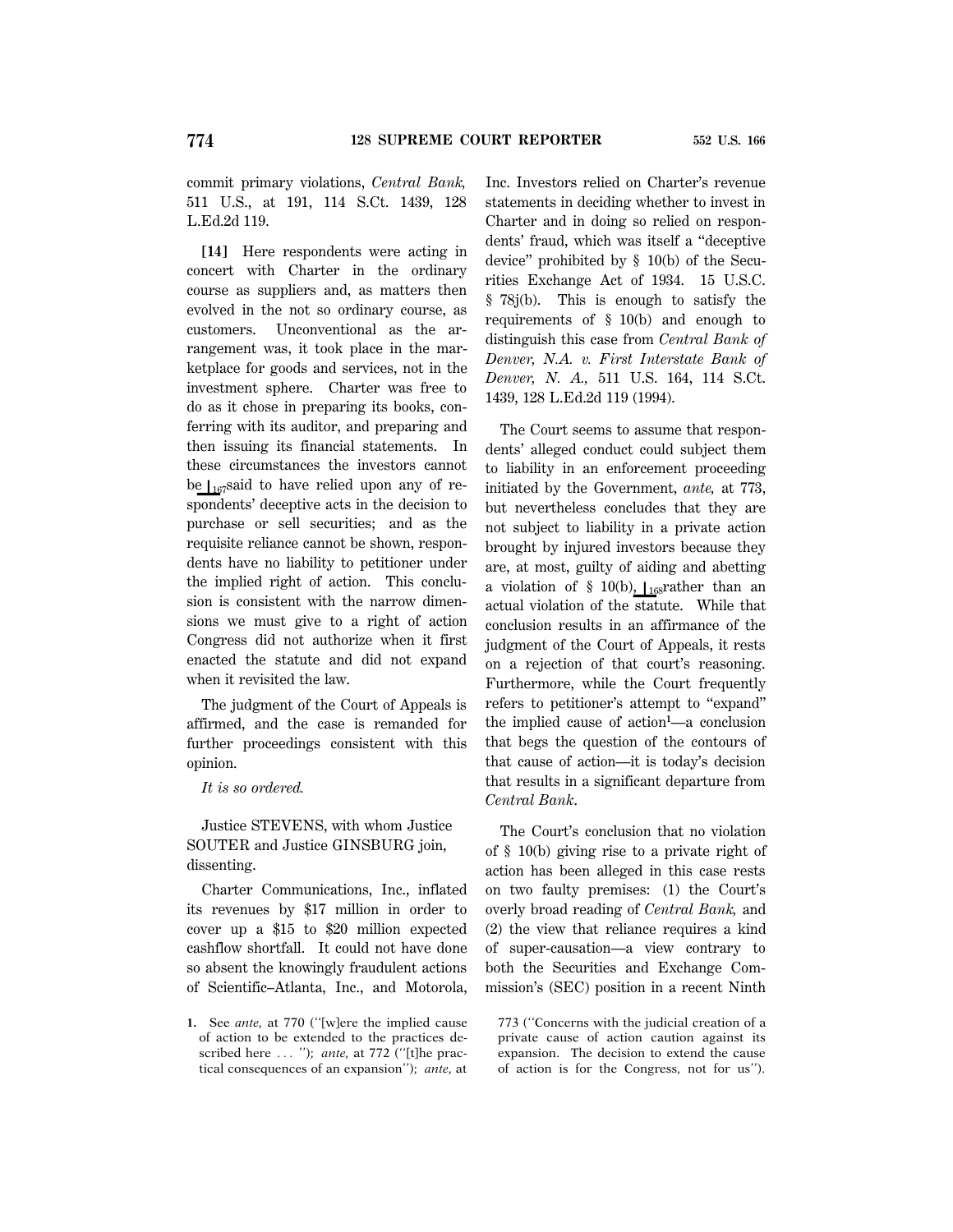#### **STONERIDGE INV. PARTNERS v. SCIENTIFIC–ATL. 775 Cite as 128 S.Ct. 761 (2008) 552 U.S. 170**

Circuit case **<sup>2</sup>** and our holding in *Basic Inc. v. Levinson,* 485 U.S. 224, 108 S.Ct. 978, 99 L.Ed.2d 194 (1988). These two points merit separate discussion.

# I

The Court of Appeals incorrectly based its decision on the view that ''[a] device or contrivance is not 'deceptive,' within the meaning of § 10(b), absent some misstatement or a failure to disclose by one who has a duty to disclose.'' *In re Charter Communications, Inc., Securities Litigation,* 443 F.3d 987, 992 (C.A.8 2006). The Court correctly explains why the statute covers nonverbal as well as verbal deceptive conduct. *Ante,* at 769. The allegations in this case—that respondents  $\mathcal{L}_{169}$  produced documents falsely claiming costs had risen and signed contracts they knew to be backdated in order to disguise the connection between the increase in costs and the purchase of advertising—plainly describe ''deceptive devices'' under any standard reading of the phrase.

What the Court fails to recognize is that this case is critically different from *Central Bank* because the bank in that case did not engage in any deceptive act and, therefore, did not *itself* violate § 10(b). The Court sweeps aside any distinction, remarking that holding respondents liable would ''reviv[e] the implied cause of action against all aiders and abettors except those who committed no deceptive act in the process of facilitating the fraud.'' *Ante,* at 771. But the fact that Central Bank engaged in no deceptive conduct whatsoever—in other words, that it was at most an aider and abettor—sharply distinguishes *Central Bank* from cases that do involve allega-

**2.** See Brief for SEC as *Amicus Curiae* in *Simpson v. AOL Time Warner Inc.,* 452 F.3d 1040 (C.A.9), p. 21 (''The reliance requirement is satisfied where a plaintiff relies on a material deception flowing from a defendant's tions of such conduct. 511 U.S., at 167, 114 S.Ct. 1439 (stating that the question presented was ''whether private civil liability under § 10(b) extends as well to those who do not engage in the manipulative or deceptive practice, but who aid and abet the violation'').

The Central Bank of Denver was the indenture trustee for bonds issued by a public authority and secured by liens on property in Colorado Springs. After default, purchasers of \$2.1 million of those bonds sued the underwriters, alleging violations of § 10(b); they also named Central Bank as a defendant, contending that the bank's delay in reviewing a suspicious appraisal of the value of the security made it liable as an aider and abettor. *Id.,* at 167–168, 114 S.Ct. 1439. The facts of this case would parallel those of *Central Bank* if respondents had, for example, merely delayed sending invoices for set-top boxes to Charter. Conversely, the facts in *Central Bank* would mirror those in the case before us today if the bank had knowingly purchased real estate in wash transactions at above-market prices in order to facilitate the appraiser's overvaluation of the security. *Central Bank,* thus, poses no  $\mathcal{L}_{170}$ obstacle to petitioner's argument that it has alleged a cause of action under  $$10(b).$ 

### II

The Court's next faulty premise is that petitioner is required to allege that Scientific–Atlanta and Motorola made it ''necessary or inevitable for Charter to record the transactions in the way it did,'' *ante,* at 770, in order to demonstrate reliance. Because the Court of Appeals did not base its

deceptive act, even though the conduct of other participants in the fraudulent scheme may have been a subsequent link in the causal chain leading to the plaintiff's securities transaction'').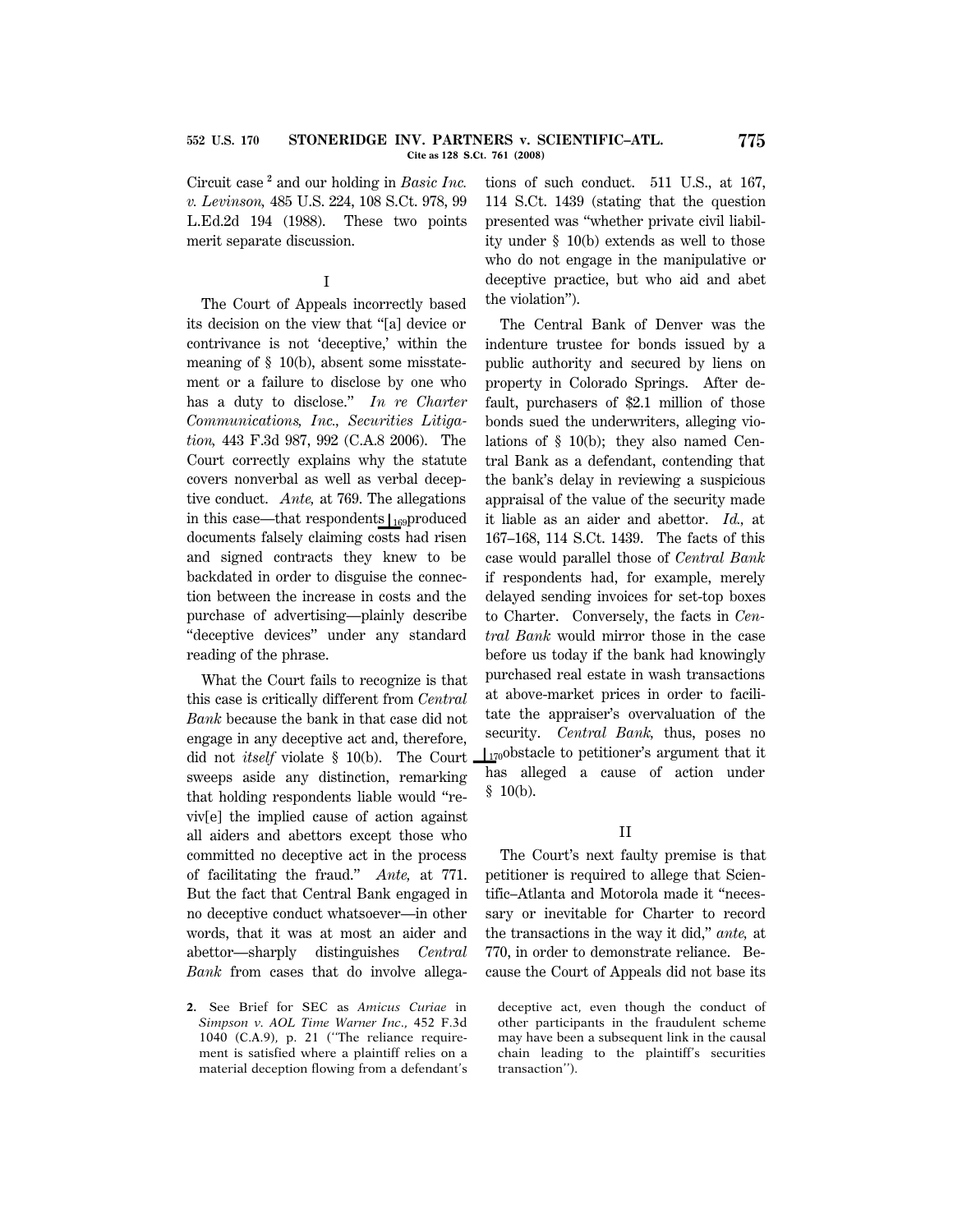holding on reliance grounds, see 443 F.3d, at 992, the fairest course to petitioner would be for the majority to remand to the Court of Appeals to determine whether petitioner properly alleged reliance, under a correct view of what § 10(b) covers.**<sup>3</sup>** Because the Court chooses to rest its holding on an absence of reliance, a response is required.

In *Basic Inc.,* 485 U.S., at 243, 108 S.Ct. 978, we stated that ''[r]eliance provides the requisite causal connection between a defendant's misrepresentation and a plaintiff's injury.'' The Court's view of the causation required to demonstrate reliance is unwarranted and without precedent.

In *Basic Inc.*, we held that the "fraudon-the-market'' theory provides adequate support for a presumption in private securities actions that shareholders (or former shareholders) in publicly traded companies rely on public material misstatements that affect the price of the company's stock. *Id.,* at 248, 108 S.Ct. 978. The holding in *Basic* is surely a sufficient response to the argument that a complaint alleging that deceptive acts  $\vert_{171}$ which had a material effect on the price of a listed stock should be dismissed because the plaintiffs were not subjectively aware of the deception at the time of the securities' purchase or sale. This Court has not held that investors must be aware of the specific deceptive act which violates § 10b to demonstrate reliance.

The Court is right that a fraud-on-themarket presumption coupled with its view on causation would not support petitioner's view of reliance. The fraud-on-the-market presumption helps investors who cannot demonstrate that they, *themselves,* relied on fraud that reached the market. But that presumption says nothing about causation from the other side: what an individual or corporation must do in order to have "caused" the misleading information that reached the market. The Court thus has it backwards when it first addresses the fraud-on-the-market presumption, rather than the causation required. See *ante,* at 770. The argument is not that the fraud-on-the-market presumption is enough standing alone, but that a correct view of causation coupled with the presumption would allow petitioner to plead reliance.

Lower courts have correctly stated that the causation necessary to demonstrate reliance is not a difficult hurdle to clear in a private right of action under § 10(b). Reliance is often equated with '' 'transaction causation.'" *Dura Pharmaceuticals, Inc. v. Broudo,* 544 U.S. 336, 341, 342, 125 S.Ct. 1627, 161 L.Ed.2d 577 (2005). Transaction causation, in turn, is often defined as requiring an allegation that but for the deceptive act, the plaintiff would not have entered into the securities transaction. See, *e.g., Lentell v. Merrill Lynch & Co.,* 396 F.3d 161, 172 (C.A.2 2005); *Binder v. Gillespie,* 184 F.3d 1059, 1065–1066 (C.A.9 1999).

Even if but-for causation, standing alone, is too weak to establish reliance, petitioner has also alleged that respondents proximately caused Charter's

Appeals mentioned reliance only once, stating that respondents ''did not issue any misstatement relied upon by the investing public.'' 443 F.3d, at 992. Furthermore, that statement was made in the context of the Court of Appeals' holding that a deceptive act must be a misstatement or omission—a holding which the Court unanimously rejects.

**<sup>3.</sup>** Though respondents did argue to the Court of Appeals that reliance was lacking, see Brief for Appellee Motorola, Inc., in No. 05– 1974(CA8), p. 15, that argument was quite short and was based on an erroneously broad reading of *Central Bank of Denver, N.A. v. First Interstate Bank of Denver, N.A.,* 511 U.S. 164, 114 S.Ct. 1439, 128 L.Ed.2d 119 (1994), as discussed, *supra,* at 775. The Court of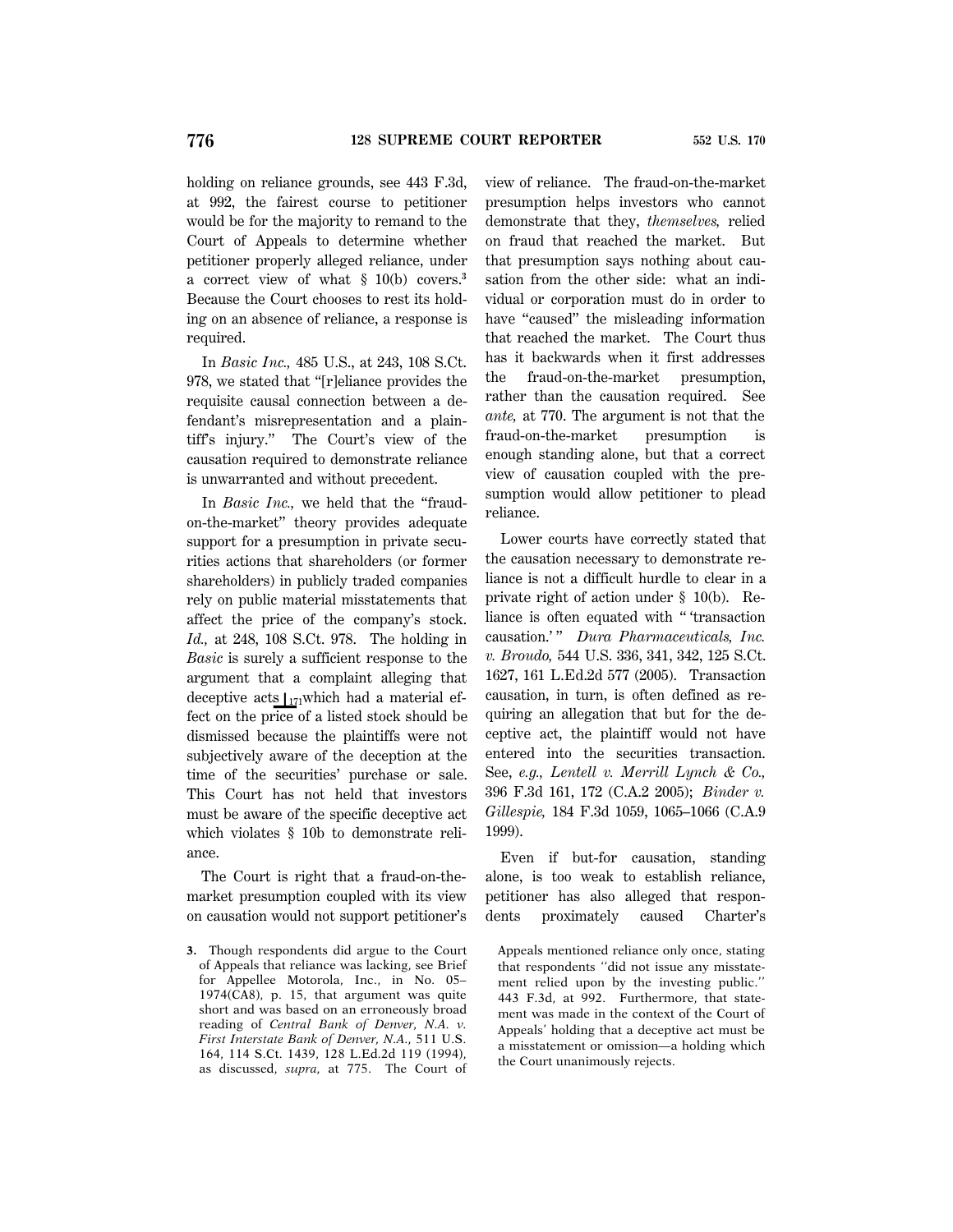misstatement of income; petitioner has alleged that respondents knew their deceptive  $\int_{777} \text{acts}$  would be the basis for statements that would influence the market price of Charter stock on which shareholders would rely. Second Amended Consolidated Class Action Complaint ¶¶ 8, 98, 100, 109, App. 19a, 55a–56a, 59a. Thus, respondents' acts had the foreseeable effect of causing petitioner to engage in the relevant securities transactions. The Restatement (Second) of Torts § 533, pp. 72–73 (1977), provides that ''[t]he maker of a fraudulent misrepresentation is subject to liability  $\ldots$  if the misrepresentation, although not made directly to the other, is made to a third person and the maker intends or has reason to expect that its terms will be repeated or its substance communicated to the other.'' The sham transactions described in the complaint in this case had the same effect on Charter's profit and loss statement as a false entry directly on its books that included \$17 million of gross revenues that had not been received. And respondents are alleged to have known that the outcome of their fraudulent transactions would be communicated to investors.

The Court's view of reliance is unduly stringent and unmoored from authority. The Court first says that if petitioner's concept of reliance is adopted the implied cause of action ''would reach the whole marketplace in which the issuing company does business.'' *Ante,* at 770. The answer to that objection is, of course, that liability only attaches when the company doing business with the issuing company has *itself* violated § 10(b).**<sup>4</sup>** The Court next re-

lies on what it views as a strict division between the ''realm of financing business'' and the ''ordinary business operations.'' *Ante,* at 770. But petitioner's position does not merge the two: A corporation engaging in a business transaction with a partner who transmits false information to the market is only liable where the  $\frac{1}{3}$ corporation *itself* violates § 10(b). Such a rule does not invade the province of ''ordinary'' business transactions.

The majority states that "[s]ection 10(b) does not incorporate common-law fraud into federal law,'' citing *SEC v. Zandford,* 535 U.S. 813, 122 S.Ct. 1899, 153 L.Ed.2d 1 (2002). *Ante,* at 771. Of course, not every common-law fraud action that happens to touch upon securities is an action under § 10(b), but the Court's opinion in *Zandford* did not purport to jettison all reference to common-law fraud doctrines from § 10(b) cases. In fact, our prior cases explained that to the extent that ''the antifraud provisions of the securities laws are not coextensive with common-law doctrines of fraud,'' it is because common-law fraud doctrines might be too restrictive. *Herman & MacLean v. Huddleston,* 459 U.S. 375, 388–389, 103 S.Ct. 683, 74 L.Ed.2d 548 (1983). ''Indeed, an important purpose of the federal securities statutes was to rectify perceived deficiencies in the available common-law protections by establishing higher standards of conduct in the securities industry.'' *Id.,* at 389, 103 S.Ct. 683. I, thus, see no reason to abandon commonlaw approaches to causation in § 10(b) cases.

Finally, the Court relies on the course of action Congress adopted after our decision in *Central Bank* to argue that siding with

**<sup>4.</sup>** Because the kind of sham transactions alleged in this complaint are unquestionably isolated departures from the ordinary course of business in the American marketplace, it is hyperbolic for the Court to conclude that peti-

tioner's concept of reliance would authorize actions ''against the entire marketplace in which the issuing company operates.'' *Ante,* at 771.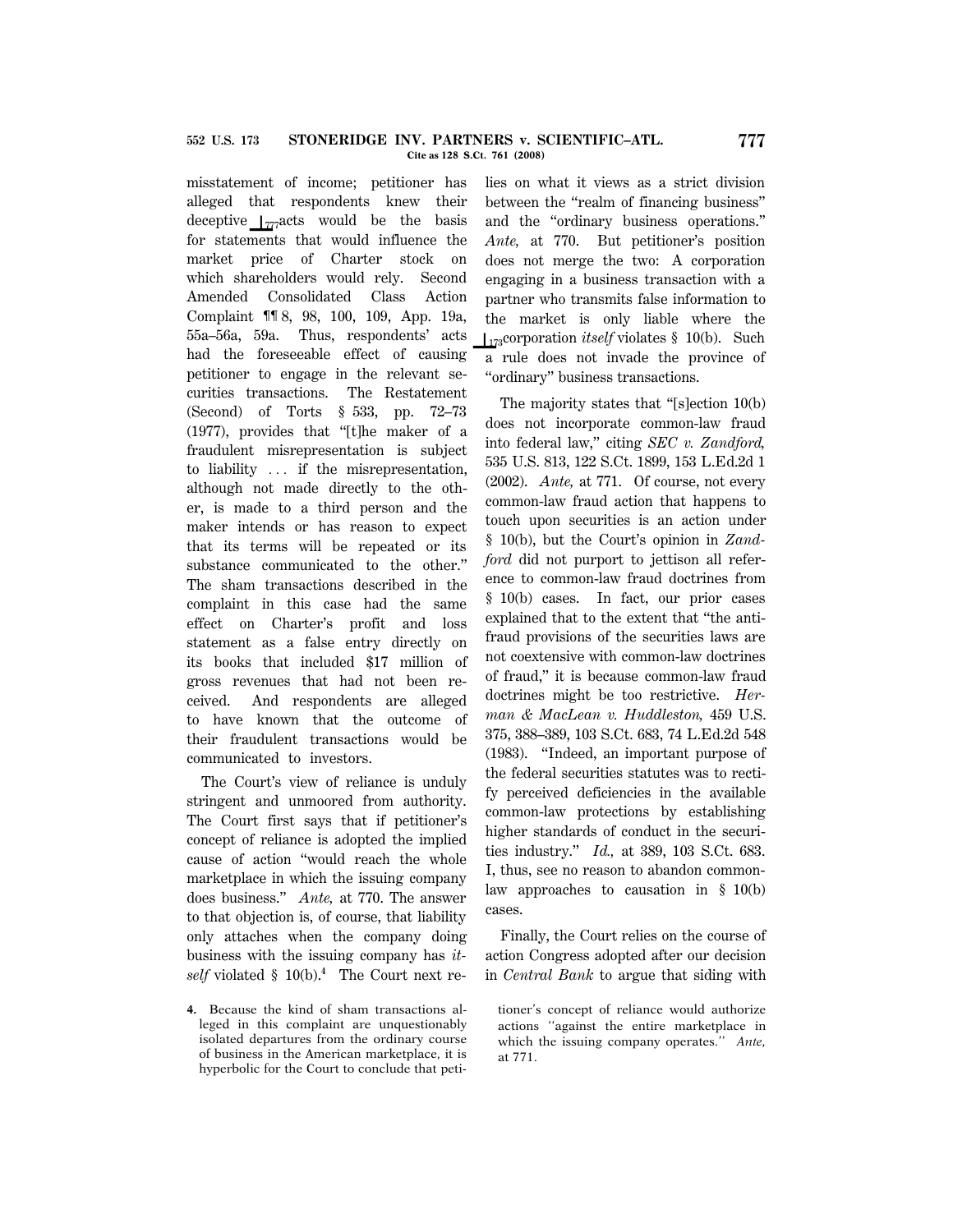petitioner on reliance would run contrary to congressional intent. Senate hearings on *Central Bank* were held within one month of our decision.**<sup>5</sup>** Less than one year later, Senators Dodd and Domenici introduced S. 240, which became the Private Securities Litigation Reform Act of 1995 (PSLRA), 109 Stat. 737.**<sup>6</sup>** Congress stopped short of undoing *Central Bank* entirely, instead adopting a compromise which restored the authority of the SEC to enforce aiding and abetting liability.**<sup>7</sup>** A private right of action based on  $\vert_{174}$ aiding and abetting violations of  $\S$  10(b) was not,

- **5.** See S.Rep. No. 104–98, p. 2 (1995), U.S.Code Cong. & Admin.News 1995, p. 679 (hereinafter S. Rep.).
- **6.** *Id.,* at 1.
- **7.** The opinion in *Central Bank* discussed only private remedies, but its rationale—that the text of § 10(b) did not cover aiding and abetting—obviously limited the authority of public enforcement agencies. See 511 U.S., at 199– 200, 114 S.Ct. 1439 (STEVENS, J., dissenting); see also S. Rep., at 19, U.S.Code Cong. & Admin.News 1995, pp. 679, 698 (''The Committee does, however, grant the SEC express authority to bring actions seeking injunctive relief or money damages against persons who knowingly aid and abet primary violators of the securities laws'').
- **8.** PSLRA, § 104, 109 Stat. 757; see also S. Rep., at 19, U.S.Code Cong. & Admin.News 1995, pp. 679, 698 (''The Committee believes that amending the 1934 Act to provide explicitly for private aiding and abetting liability actions under Section 10(b) would be contrary to S. 240's goal of reducing meritless securities litigation'').
- **9.** See *id*., at 51, U.S.Code Cong. & Admin.News 1995, pp. 679, 729 (additional views of Sen. Dodd) (''I am pleased that the Committee bill grants the Securities and Exchange Commission explicit authority to bring actions against those who knowingly aid and abet primary violators. However, I remain concerned about liability in private actions and will continue work with other Committee members on this issue as we move to floor consideration''). Senators Sarbanes,

however, included in the PSLRA,<sup>8</sup> despite support from Senator Dodd and members of the Senate Subcommittee on Securities.**<sup>9</sup>** This compromise surely provides no support for extending *Central Bank* in order to immunize an undefined class of actual violators of § 10(b) from liability in private litigation. Indeed, as Members of Congress—including those who rejected restoring a private cause of action against aiders and abettors—made clear, private litigation under § 10(b) continues to play a vital role in protecting the integrity of our securities markets.**<sup>10</sup>** That Congress chose

Boxer, and Bryan also submitted additional views in which they stated that ''[w]hile the provision in the bill is of some help, the deterrent effect of the securities laws would be strengthened if aiding and abetting liability were restored in private actions as well.'' *Id.,* at 49, U.S.Code Cong. & Admin.News 1995, pp. 679, 728.

**10.** *Id.,* at 8, U.S.Code Cong. & Admin.News 1995, pp. 679, 687 (''The success of the U.S. securities markets is largely the result of a high level of investor confidence in the integrity and efficiency of our markets. The SEC enforcement program and the availability of private rights of action together provide a means for defrauded investors to recover damages and a powerful deterrent against violations of the securities laws''); see also *Bateman Eichler, Hill Richards, Inc. v. Berner,* 472 U.S. 299, 310, 105 S.Ct. 2622, 86 L.Ed.2d 215 (1985) (''Moreover, we repeatedly have emphasized that implied private actions provide 'a most effective weapon in the enforcement' of the securities laws and are 'a necessary supplement to Commission action'"); Brief for Former SEC Commissioners as *Amici Curiae* 4 (''[L]iability [of the kind at issue here] neither results in undue liability exposure for non-issuers, nor an undue burden upon capital formation. Holding liable wrongdoers who actively engage in fraudulent conduct that lacks a legitimate business purpose does not hinder, but rather enhances, the integrity of our markets and our economy. We believe that the integrity of our securities markets is their strength. Investors, both domestic and foreign, trust that fraud is not tolerated in our nation's securities markets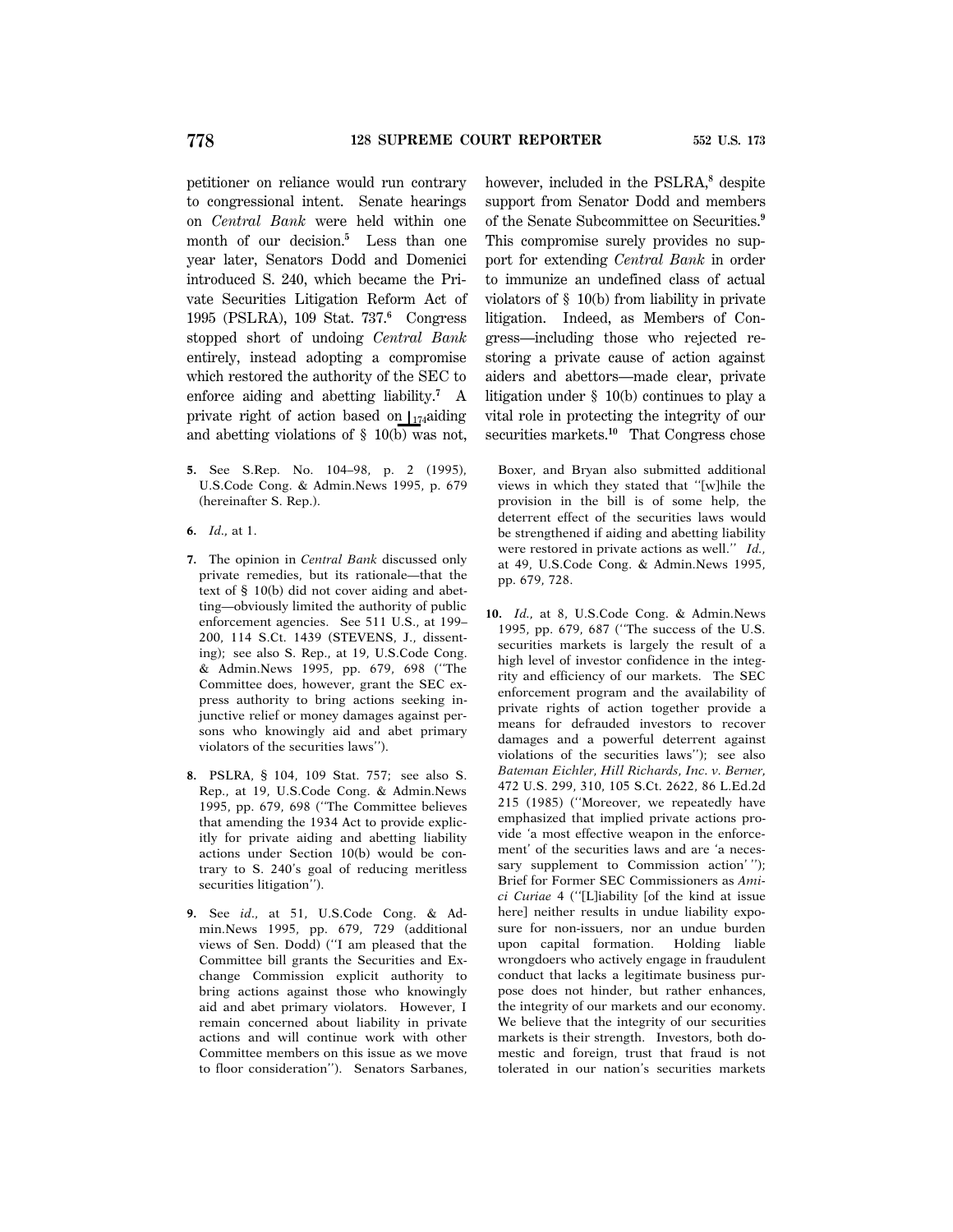not to restore  $\frac{1}{175}$ the aiding and abetting liability removed by *Central Bank* does not mean that Congress wanted to exempt from liability the broader range of conduct that today's opinion excludes.

The Court is concerned that such liability would deter overseas firms from doing business in the United States or ''shift securities offerings away from domestic capital markets.'' *Ante,* at 772. But liability for those who violate § 10(b) ''will not harm American competitiveness; in fact, investor faith in the safety and integrity of our markets *is* their strength. The fact that our markets are the safest in the world has helped make them the strongest in the world.'' Brief for Former SEC Commissioners as *Amici Curiae* 9.

Accordingly, while I recognize that the *Central Bank* opinion provides a precedent for judicial policymaking decisions in this area of the law, I respectfully dissent from the Court's continuing campaign to render the private cause of action under § 10(b) toothless. I would reverse the decision of the Court of Appeals.

and that strong remedies exist to deter and protect against fraud and to recompense investors when it occurs'').

- **11.** The Court does concede that Congress has now ratified the private cause of action in the PSLRA. See *ante,* at 773.
- **12.** Today, the guarantee of a remedy for every injury appears in nearly three-quarters of state constitutions. Ala. Const., Art. I, § 13; Ark. Const., Art. 2, § 13; Colo. Const., Art. II, § 6; Conn. Const., Art. I, § 10; Del. Const., Art. I, § 9; Fla. Const., Art. I, § 21; Idaho Const., Art. I, § 18; Ill. Const., Art. I, § 12; Ind. Const., Art. I, § 12; Kan. Const., Bill of Rights, § 18; Ky. Const., § 14; La. Const., Art. I, § 22; Me. Const., Art. I, § 19; Md. Const., Declaration of Rights, Art. 19; Mass. Const., pt. I, Art. 11; Minn. Const., Art. 1, § 8; Miss. Const., Art. III, § 24; Mo. Const., Art. I, § 14; Mont. Const., Art. II, § 16; Neb. Const., Art. I, § 13; N.H. Const., pt. I, Art. 14; N.C. Const., Art. I, § 18; N.D. Const.,

# III

While I would reverse for the reasons stated above, I must also comment on the importance of the private cause of action that Congress implicitly authorized when it enacted the Securities Exchange Act of 1934. A theme that underlies the Court's analysis is its mistaken hostility toward the § 10(b) private cause of action.**<sup>11</sup>** *Ante,* at 772. The Court's current view of implied causes of action is that they  $\frac{176}{4}$ merely a "relic" of our prior "heady days." *Correctional Services Corp. v. Malesko,* 534 U.S. 61, 75, 122 S.Ct. 515, 151 L.Ed.2d 456 (2001) (SCALIA, J., concurring). Those ''heady days'' persisted for 200 years.

During the first two centuries of this Nation's history much of our law was developed by judges in the common-law tradition. A basic principle animating our jurisprudence was enshrined in state constitution provisions guaranteeing, in substance, that ''every wrong shall have a remedy."<sup>12</sup>  $\frac{1}{177}$ Fashioning appropriate

Art. I, § 9; Ohio Const., Art. I, § 16; Okla. Const., Art. 2, § 6; Ore. Const., Art. I, § 10; Pa. Const., Art. I, § 11; R.I. Const., Art. I, § 5; S.C. Const., Art. I, § 9; S.D. Const., Art. VI, § 20; Tenn. Const., Art. I, § 17; Tex. Const., Art. I, § 13; Utah Const., Art. I, § 11; Vt. Const., ch. I, Art. 4; W. Va. Const., Art. III, § 17; Wis. Const., Art. I, § 9; Wyo. Const., Art. I, § 8; see also Phillips, The Constitutional Right to a Remedy, 78 N.Y.U.L.Rev. 1309, 1310, n. 6 (2003) (hereinafter Phillips).

The concept of a remedy for every wrong most clearly emerged from Sir Edward Coke's scholarship on Magna Carta. See 1 Second Part of the Institutes of the Laws of England (1797). At the time of the ratification of the United States Constitution, Delaware, Massachusetts, Maryland, New Hampshire, and North Carolina had all adopted constitutional provisions reflecting the provision in Coke's scholarship. Del. Declaration of Rights and Fundamental Rules § 12 (1776), reprinted in 2 W. Swindler, Sources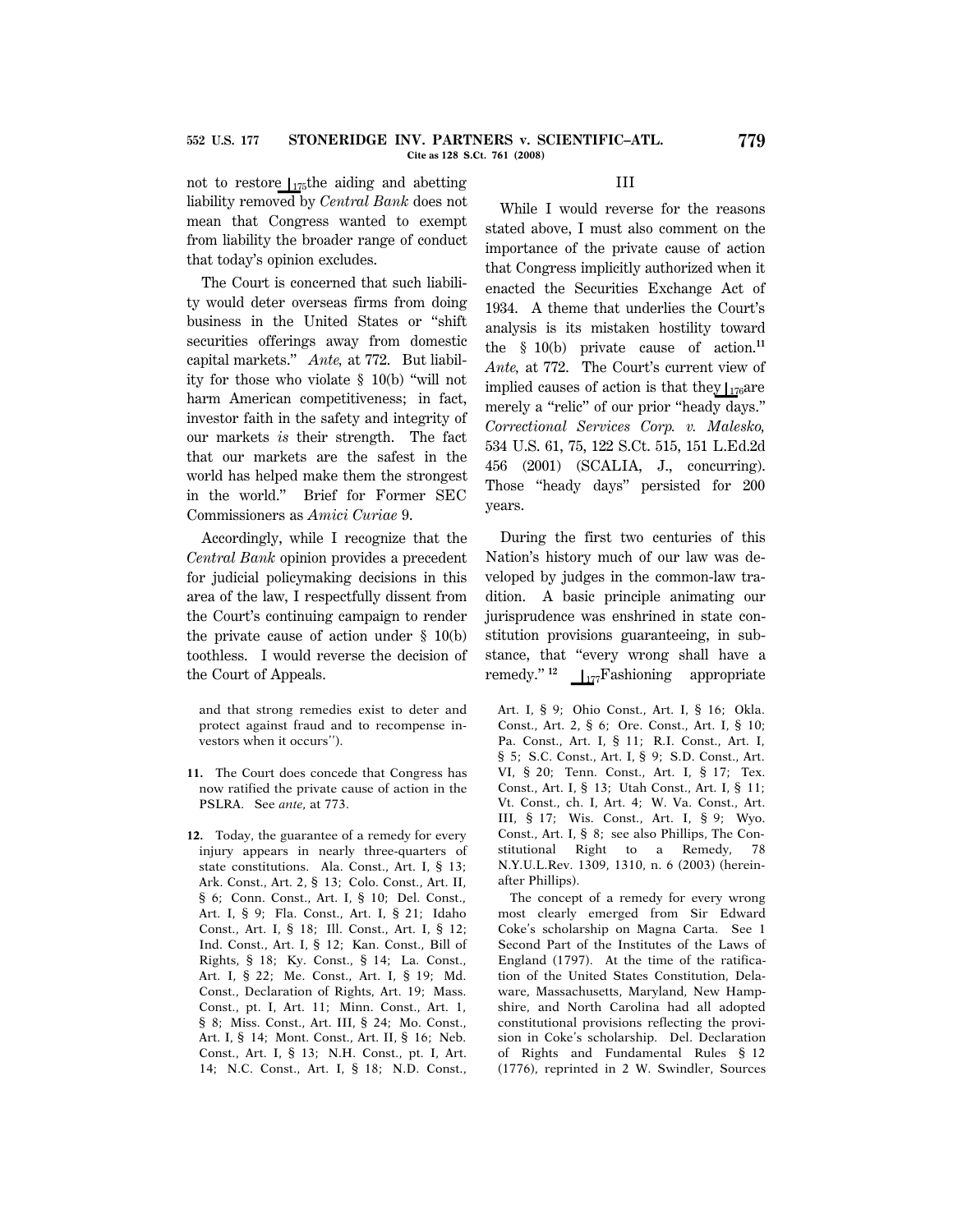remedies for the violation of rules of law designed to protect a class of citizens was the routine business of judges. See *Marbury v. Madison,* 1 Cranch 137, 166, 2 L.Ed. 60 (1803). While it is true that in the early days state law was the source of most of those rules, throughout our history—until 1975—the same practice prevailed in federal courts with regard to federal statutes that left questions of remedy open for judges to answer. In *Texas & Pacific R. Co. v. Rigsby,* 241 U.S. 33, 39, 36 S.Ct. 482, 60 L.Ed. 874 (1916), this Court stated the following:

''A disregard of the command of the statute is a wrongful act, and where it results in damage to one of the class for whose especial benefit the statute was enacted, the right to recover the damages from the party in default is implied, according to a doctrine of the common law expressed in 1 Com. Dig., *tit.* Action upon Statute (F), in these words: 'So, in every case, where a statute enacts, or prohibits a thing for the benefit of a person, he shall have a remedy upon the same statute for the thing enacted for his advantage, or for the recompense of a wrong done to him contrary to the said law.' (*Per* Holt, C. J., *Anon.,* 6 Mod. 26,  $27.$ )"

Judge Friendly succinctly described the post-*Rigsby,* pre–1975 practice in his opinion in *Leist v. Simplot,* 638 F.2d 283, 298– 299 (C.A.2 1980):

''Following *Rigsby* the Supreme Court recognized implied causes of action on numerous occasions, see, e.g., *Wyandotte Transportation Co. v. United*

and Documents of United States Constitutions 198 (1973) (hereinafter Swindler); Mass. Const., pt. I, Art. XI (1780), reprinted in 3 Federal and State Constitutions, Colonial Charters, and Other Organic Laws 1891 (F. Thorpe ed.1909) (reprinted 1993) (hereinafter Thorpe); Md. Const., Declaration of Rights, Art. XVII (1776), in *id.,* at 1688; N.H. Const., *States,* 389 U.S. 191[, 88 S.Ct. 379, 19 L.Ed.2d  $407$  ...] (1967) (sustaining implied cause of action by United States for damages under Rivers and Harbors Act for removing negligently sunk vessel despite express remedies of *in rem* action and criminal penalties); *United States v. Republic Steel Corp.,* 362 U.S. 482[, 80 S.Ct. 884, 4 L.Ed.2d 903 ...] (1960) (sustaining implied cause of action by United  $\int_{178}^{178} States$  for an injunction under the Rivers and Harbors Act); *Tunstall v. Locomotive Firemen & Enginemen,* 323 U.S. 210[, 65 S.Ct. 235, 89 L.Ed.  $187 \ldots$ ] (1944) (sustaining implied cause of action by union member against union for discrimination among members despite existence of Board of Mediation); *Sullivan v. Little Hunting Park, Inc.,* 396 U.S. 229[, 90 S.Ct. 400, 24 L.Ed.2d  $386$  ...] (1969) (sustaining implied private cause of action under 42 U.S.C. § 1982); *Allen v. State Board of Elections,* 393 U.S. 544[, 89 S.Ct. 817, 22 L.Ed.2d  $1 \ldots$ ] (1969) (sustaining implied private cause of action under § 5 of the Voting Rights Act despite the existence of a complex regulatory scheme and explicit rights of action in the Attorney General); and, of course, the aforementioned decisions under the securities laws. As the Supreme Court itself has recognized, the period of the 1960's and early 1970's was one in which the 'Court had consistently found implied remedies.' *Cannon v. University of Chicago,* 441 U.S. 677, 698[, 99 S.Ct. 1946, 60 L.Ed.2d  $560$  ...] (1979)."

Art. XIV (1784), in 4 *id.,* at 2455; N.C. Const., Declaration of Rights, Art. XIII (1776), in 5 *id.,* at 2787, 2788; see also Phillips 1323– 1324. Pennsylvania's Constitution of 1790 contains a guarantee. Pa. Const., Art. IX, § 11, in 5 Thorpe 3101. Connecticut's 1818 Constitution, Art. I, § 12, contained such a provision. Reprinted in Swindler 145.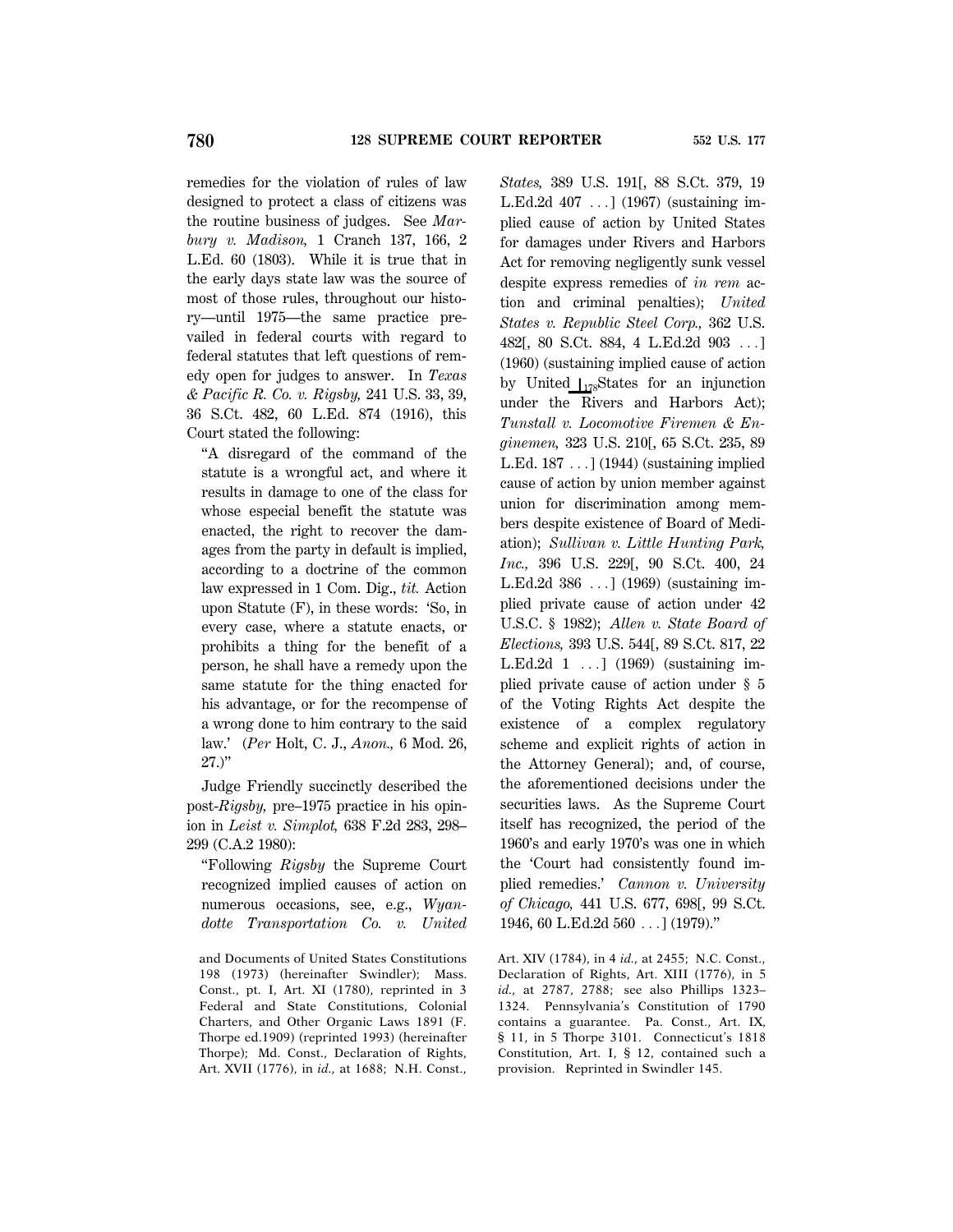#### **STONERIDGE INV. PARTNERS v. SCIENTIFIC–ATL. 781 Cite as 128 S.Ct. 761 (2008) 552 U.S. 180**

In a law-changing opinion written by Justice Brennan in 1975, the Court decided to modify its approach to private causes of action. *Cort v. Ash,* 422 U.S. 66, 95 S.Ct. 2080, 45 L.Ed.2d 26 (constraining courts to use a strict four-factor test to determine whether Congress intended a private cause of action). A few years later, in *Cannon v. University of Chicago,* 441 U.S. 677, 99 S.Ct. 1946, 60 L.Ed.2d 560 (1979), we adhered to the strict approach mandated by *Cort v. Ash* in 1975, but made it clear that ''our evaluation of congressional action in 1972 must take into account its contemporary legal context.'' 441 U.S., at 698–699, 99 S.Ct. 1946. That context persuaded the majority that Congress had intended the courts to authorize a private remedy for members of the protected class.

Until *Central Bank,* the federal courts continued to enforce a broad implied cause of action for the violation of statutes enacted in 1933 and 1934 for the protection of investors. As Judge Friendly explained:

 $\frac{179}{179}$ . During the late 1940's, the 1950's, the 1960's and the early 1970's there was widespread, indeed almost general, recognition of implied causes of action for damages under many provisions of the Securities Exchange Act, including not only the antifraud provisions, §§ 10 and 15(c)(1), see *Kardon v. National Gypsum Co.,* 69 F.Supp. 512, 513–14 (E.D.Pa.1946); *Fischman v. Raytheon Mfg. Co.,* 188 F.2d 783, 787 (2 Cir.1951) (Frank, J.); *Fratt v. Robinson,* 203 F.2d 627, 631–33 (9 Cir.1953), but many others. These included the provision, § 6(a)(1), requiring securities exchanges

**13.** See, *e.g., Slavin v. Germantown Fire Ins. Co.,* 174 F.2d 799 (C.A.3 1949); *Baird v. Franklin,* 141 F.2d 238, 244–245(CA2) (''The fact that the statute provides no machinery or procedure by which the individual right of action can proceed is immaterial. It is well established that members of a class for whose protection a statutory duty is created may sue

to enforce compliance with the Act and any rule or regulation made thereunder, see *Baird v. Franklin,* 141 F.2d 238, 239, 240, 244–45 (2 Cir.), *cert. denied,* 323 U.S. 737[, 65 S.Ct. 38, 89 L.Ed. 591  $\ldots$ ] (1944), and provisions governing the solicitation of proxies, see *J.I. Case Co. v. Borak,* 377 U.S. 426, 431–35[, 84 S.Ct. 1555, 12 L.Ed.2d 423 ...] (1964) .... Writing in 1961, Professor Loss remarked with respect to violations of the antifraud provisions that with one exception 'not a single judge has expressed himself to the contrary.' 3 Securities Regulation 1763–64. See also Bromberg & Lowenfels, [Securities Fraud & Commodities Fraud] § 2.2(462)[(1979)] (describing 1946–1974 as the 'expansion era' in implied causes of action under the securities laws). When damage actions for violation of § 10(b) and Rule 10b–5 reached the Supreme Court, the existence of an implied cause of action was not deemed worthy of extended discussion. *Superintendent of Insurance v. Bankers Life & Casualty Co.,* 404 U.S. 6[, 92 S.Ct. 165, 30 L.Ed.2d 128 ...] (1971)." *Leist*, 638 F.2d, at 296–297 (footnote omitted).

In light of the history of court-created remedies and specifically the history of implied causes of action under § 10(b), the Court is simply wrong when it states that Congress did not impliedly authorize this private cause of action ''when it first enacted the statute.'' *Ante,* at 774. Courts near in  $\iota_{180}$ time to the enactment of the securities laws recognized that the principle in *Rigsby* applied to the securities laws.**<sup>13</sup>** Congress enacted § 10(b) with the

for injuries resulting from its breach and that the common law will supply a remedy if the statute gives none''), cert. denied, 323 U.S. 737, 65 S.Ct. 38, 89 L.Ed. 591 (1944); *Kardon v. National Gypsum Co.,* 69 F.Supp. 512, 514 (E.D.Pa.1946) (''[T]he right to recover damages arising by reason of violation of a statute ... is so fundamental and so deeply ingrained